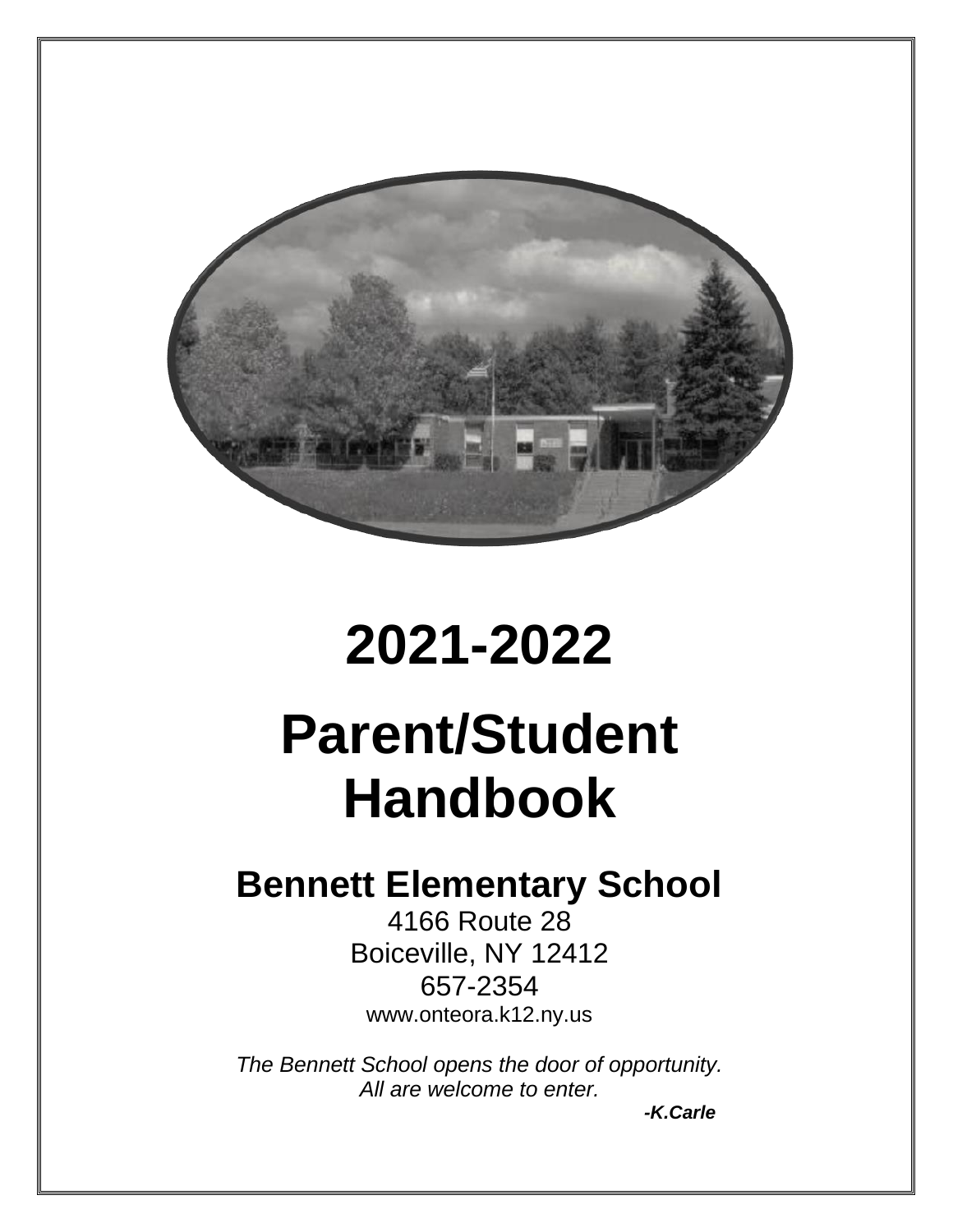# Table of Contents

|                                                                                  | Page           |
|----------------------------------------------------------------------------------|----------------|
| Welcome                                                                          | 2              |
| School Staff                                                                     | 3              |
| Daily Schedule                                                                   |                |
|                                                                                  | 4              |
| Address Changes                                                                  | 4              |
| Arrival and Dismissal Procedures                                                 | 5              |
| <b>Busses</b>                                                                    | 6              |
| Walkers                                                                          | 6              |
| Early Emergency Dismissal (Shout Point Messenger)                                | 6              |
| Attendance                                                                       | 7              |
| <b>Behavior Standards</b>                                                        | 8              |
| Positive Behavioral Intervention and Support (PBIS)                              | 8              |
|                                                                                  | 9              |
| Conduct                                                                          | 9              |
| Promotion, Retention and Acceleration of Students ______________________________ | 12             |
| Dress Code                                                                       | 13             |
| Electronic Equipment                                                             | 13             |
| Food Services                                                                    | $I_4$          |
| Free or Reduced Meals                                                            | 14             |
| Breakfast Program                                                                | $\frac{14}{1}$ |
| Snacks                                                                           | 15             |
| Lunch from Home                                                                  | 15             |
| Cafeteria Rules                                                                  | 15             |
| Peanut/Tree Nut Procedures                                                       | 15             |
| Communication                                                                    | 16             |
| Classroom Parties                                                                | 17             |
| Field Trips                                                                      | 17             |
| Playground Rules                                                                 | 18             |
| <b>Extracurricular Activities</b>                                                | 19             |
| After school Activities                                                          | 19             |
| Assembly Programs                                                                | 19             |
| Student Government                                                               | 19             |
| Specials                                                                         | 20             |
| Safety Drills                                                                    | 2I             |
|                                                                                  | 22             |
|                                                                                  | 22             |
| Homework                                                                         | 26             |
| <b>PTA</b>                                                                       | 26             |
| Our School Community Partnership                                                 | 27             |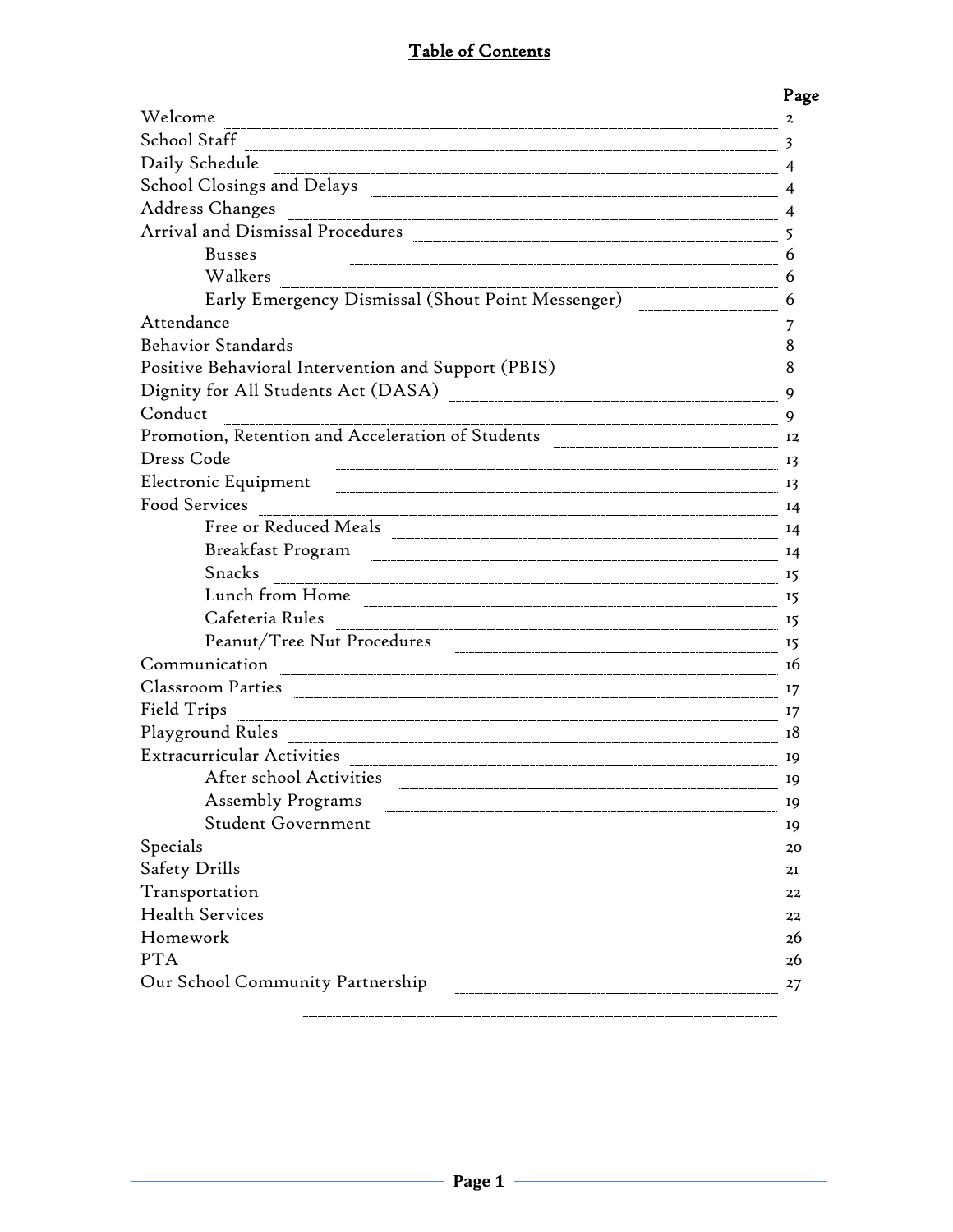# WELCOME TO THE BENNETT SCHOOL!

We are committed to providing your child with a high-quality education comprised of varied learning opportunities that include hands on learning experiences.

Our mission is to create an engaging, healthy and safe learning environment that empowers all students to pursue their dreams and achieve their goals. Bennett students contribute thoughtfully to the global community and have empathy for all.

Students will graduate with the independence, confidence, self-awareness, empathy and problem-solving skills to reach their maximum potential and to be successful.

Review this handbook in its entirety with your child.

You are a valued member of our school community. We believe that a child's education is a partnership between the home, school and larger community.

We value and welcome your participation.

Gabriel Buono Principal

I

֦ Ī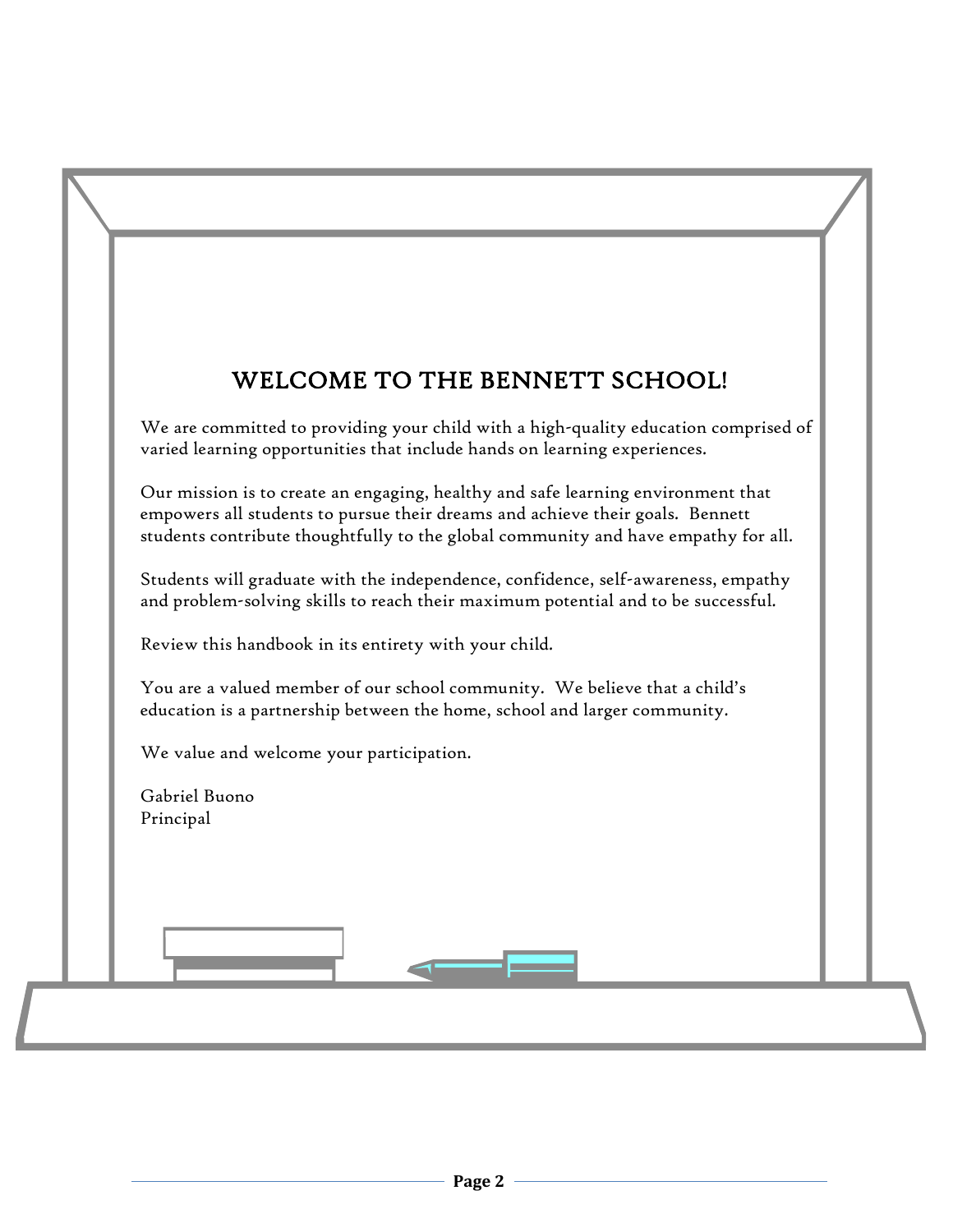#### BENNETT SCHOOL STAFF

|                                                            | Principals                                              |                                                   | Office Staff                                             |
|------------------------------------------------------------|---------------------------------------------------------|---------------------------------------------------|----------------------------------------------------------|
|                                                            | Gabriel Buono, Linda Sella                              | Diane Cane                                        | Gina Tucker                                              |
| Fourth Grade:                                              | Elizabeth Corsitto<br>Adam LaFera<br>Elizabeth Lefferts | <b>Physical Education:</b>                        | Christopher Kasprzyk<br>Matt Ryan                        |
|                                                            | Erika Nelson                                            | AIS Math:                                         | Maryanne Kenly<br>Nicole Mastrangelo                     |
| Fifth Grade:                                               | Doreen Erlwein<br>Virginia Occhi<br>Kristen Warren      | AIS Reading:                                      | Kristina Countryman<br>Melanie Feldman<br>Julie McCarthy |
|                                                            |                                                         | Speech:                                           | Alexandra Harkin<br>Roseann Horan                        |
| Sixth Grade:                                               | Jennifer Bruck<br>Kelly Downs<br>Kevin LaMonda          | Social Worker:                                    | Kevin White                                              |
|                                                            | Joan Mayone-Allison                                     | Psychologist:                                     | Lauren Petriski                                          |
|                                                            |                                                         | Guidance Counselor:                               | Candice Sosler                                           |
| <b>Special Education:</b>                                  | Lisa Barringer<br>Brigid Kelly<br>James McLaughlin      | ENL:<br>Robin Panico                              |                                                          |
| <b>Consultant Teachers:</b><br>Judy Iapoce<br>Brandi Klein |                                                         |                                                   | <b>Teaching Assistants</b>                               |
|                                                            | Lee Ann Kuhne<br>William Michella                       | Adam Blank<br>Patricia Caprotti<br>Cheryl Formont | Rosa Rega<br>Lauren Silver<br>Molly Slater               |
| <b>School Nurse:</b>                                       | Suellen Elmendorf                                       | Veronica Kivlehan<br>Barbara May                  | Shelby Thompson                                          |
| Roberta Ziemba<br>Art:                                     |                                                         | Monitors:                                         | Ashley Bishop                                            |
| Music:                                                     | Corinne Bouchard<br>Harvey Boyer                        |                                                   | Deborah Hapeman                                          |
|                                                            | Karen McKenna<br>Paul Schubert                          | Cafeteria Staff:                                  | Sally Piland<br>Joanne Plourde                           |
| Library Media Specialist:                                  | Bernadette Amodeo                                       | <b>Custodial Staff:</b>                           | <b>Brian Davis</b>                                       |
| Occupational Therapist:                                    | Nina Reiten<br>Michelle Darling                         |                                                   | Lisa Baughman<br>Katy Sebald                             |
| <b>Physical Therapist:</b>                                 | Erin Burch                                              |                                                   |                                                          |
| Parent/Peer Trainer:                                       | Rosalie Calcagno                                        |                                                   |                                                          |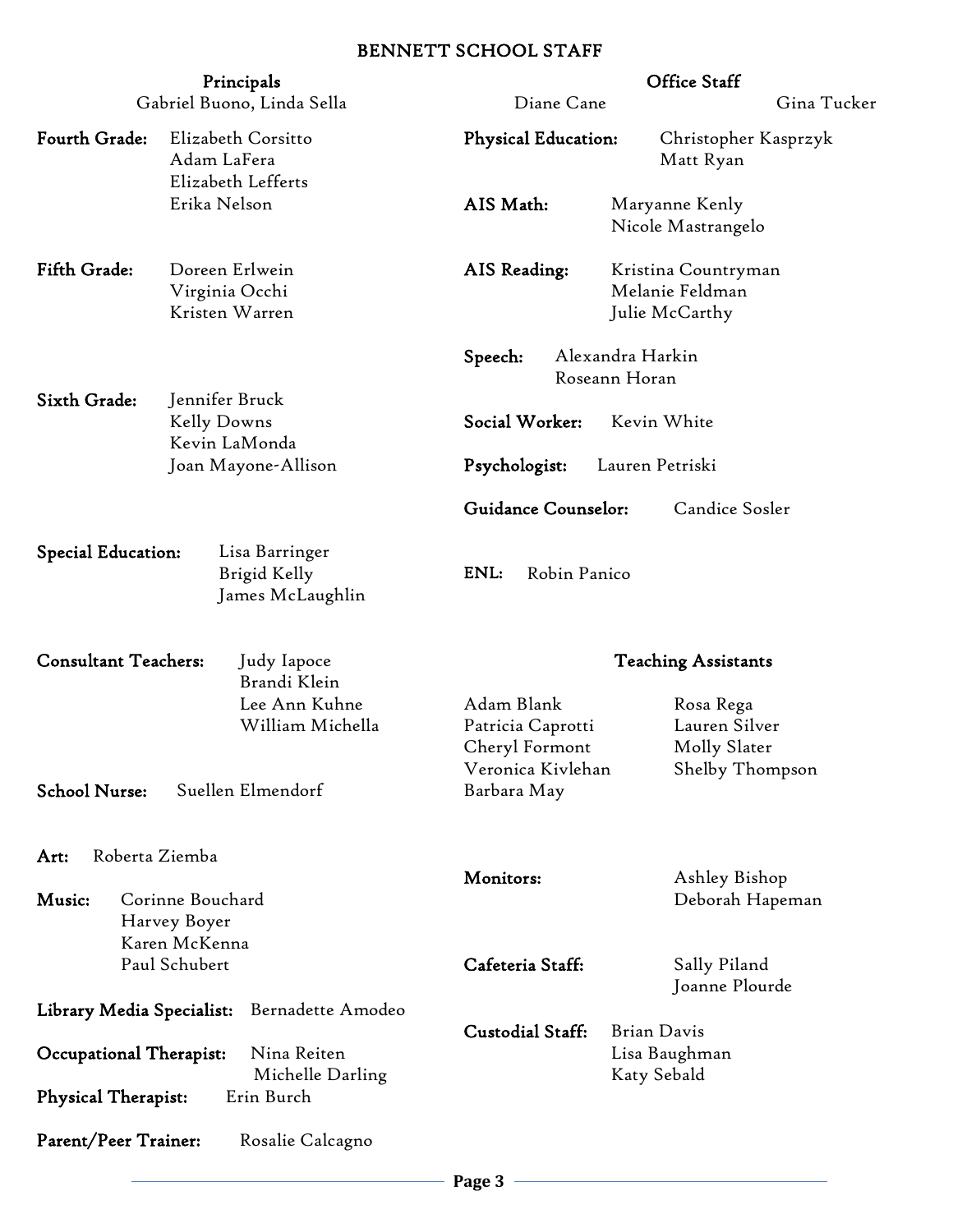#### DAILY SCHEDULE

The Onteora School District provides each student with a district calendar noting planned conference days, school holidays and scheduled events. Please refer to this calendar to determine when school will be in session.

Daily schedule for Bennett Elementary School is as follows:

| 8:40 a.m.                                                    |                     | Busses unload, classrooms open, Breakfast Program begins |
|--------------------------------------------------------------|---------------------|----------------------------------------------------------|
| 9:00 a.m.                                                    |                     | Classes begin, attendance taken, daily announcements     |
| Students arriving at 9:00 a.m. or after are considered tardy |                     |                                                          |
| II:00 p.m.                                                   | 12:00 p.m.          | Grade 4 Lunch/Recess                                     |
| 12:05 p.m.                                                   | 12:35 p.m.          | Grade 5 Recess/Grade 6 Lunch                             |
| 12:35 p.m.                                                   | $1:10$ p.m.         | Grade 5 Lunch/Grade 6 Recess                             |
| 3:25 p.m.                                                    |                     | Students (pick up) dismissed to Exit I                   |
|                                                              | 3:30 p.m. 3:40 p.m. | Students dismissed to busses/Busses depart               |

# SCHOOL CLOSINGS AND DELAYS

Notification of school closings and delays will be made through our *Shout Point Messenger* program.

For your convenience, the Onteora School District also posts all delayed openings and closings at www.schoolclosingnetwork.com, www.cancellations.com and on the district website at www.onteora.k12.ny.us.

# ADDRESS CHANGES

Up to date information is critical in the event of an emergency. Onteora Central School District requires proof of residency whenever a change of address occurs. Please notify the main office of address changes and to request a change of address packet.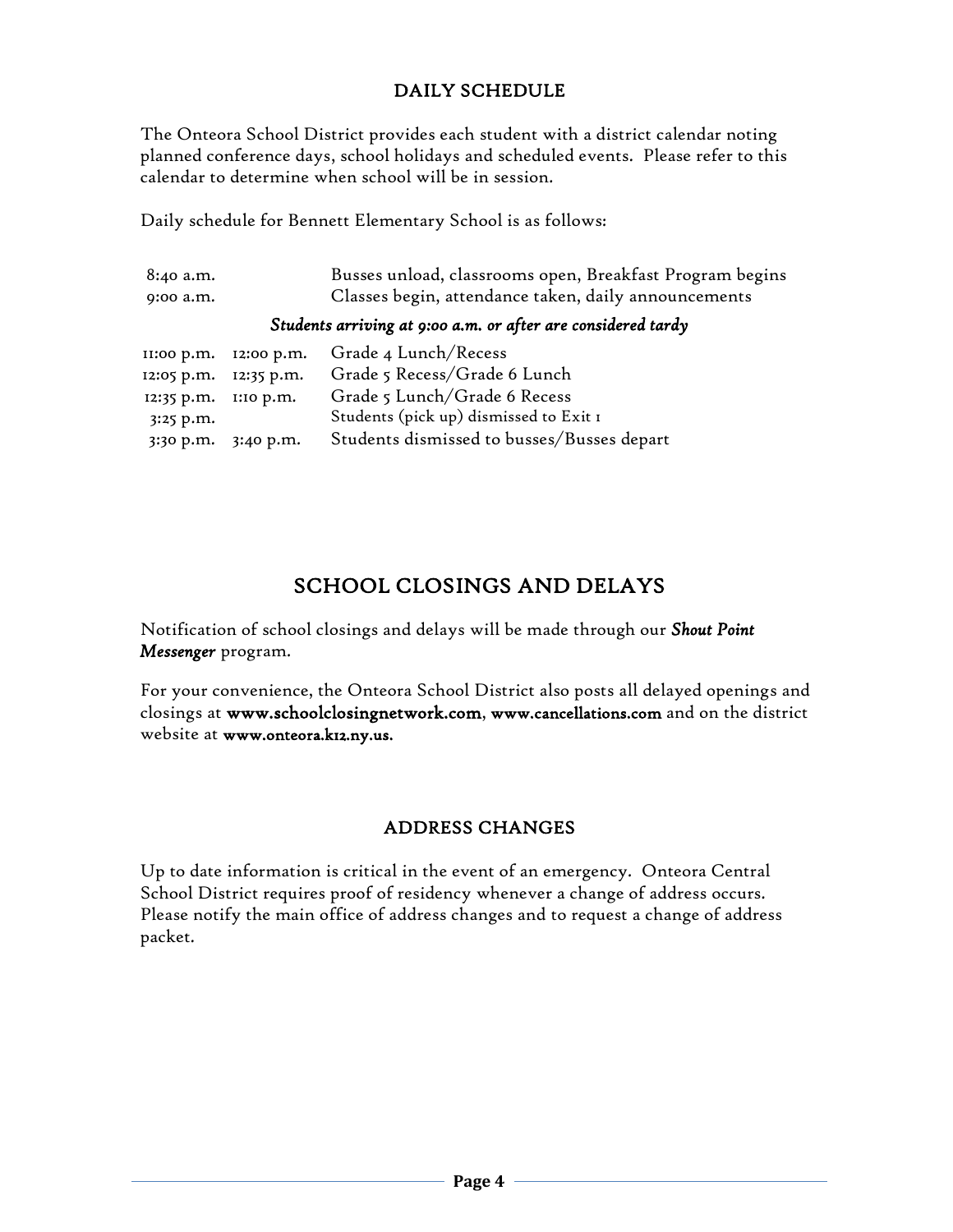#### ARRIVAL AND DISMISSAL PROCEDURES

We use the following procedure to ensure the safety and well being of all students at the beginning and end of each day. Please note that when your child is dropped off or picked up daily, or only on occasion, the following procedures must be followed. All doors will be locked throughout the day.

Changes to a child's dismissal plan must be made prior to 3:00 p.m. Written notifications of changes in a dismissal plan (i.e. bus pass or early release) should be submitted to the office in the morning. No bus passes will be issued after 3:00 p.m.

| Drop Off Times     | <b>Procedure Summary</b>                                                                                                                                                                                                                                                                                                                                                                                                                   |
|--------------------|--------------------------------------------------------------------------------------------------------------------------------------------------------------------------------------------------------------------------------------------------------------------------------------------------------------------------------------------------------------------------------------------------------------------------------------------|
| Prior to 8:30 a.m. | Do not drop off your child prior to 8:30 AM. No supervision is<br>available.                                                                                                                                                                                                                                                                                                                                                               |
| $8:30 - 8:45$ a.m. | Student drop off - you may drop off your child at the<br>handicapped entrance located behind the school.<br>At no time should your child be dropped off behind the busses<br>that line up in front of the school. Do not park in the bus<br>unloading area. Do not send or take your child(ren) to their<br>classroom.<br>Children proceed to their classroom.<br>Breakfast will be offered at the door to be brought to the<br>classroom. |
| 8:40 a.m.          | Busses unload                                                                                                                                                                                                                                                                                                                                                                                                                              |
| 9:00 a.m.          | Late arrival. Parents/Guardians must escort their child $(ren)$ to the<br>front door. A staff member will meet you at the front door to<br>sign your student in.                                                                                                                                                                                                                                                                           |

| Pick Up Times       | Procedure Summary                                                   |  |
|---------------------|---------------------------------------------------------------------|--|
| Prior to 3:15 p.m.  | Parents/Guardians must sign their child(ren) out. If it is          |  |
| (Early dismissal)   | necessary to pick your child up early, an email to his/her          |  |
|                     | teacher and the Main Office on that date will help the teacher      |  |
|                     | and your child to be prepared for the early departure.              |  |
| 3:25 p.m.           | Children, who have provided proper notification to the office       |  |
|                     | stating they will be picked up, will assemble by Exit I and await   |  |
|                     | pickup by an authorized person (picture ID is required).            |  |
|                     | Instruction continues in the classrooms until 3:30 p.m. Students    |  |
|                     | are reviewing their homework assignments and gathering the          |  |
|                     | necessary materials. We ask that you minimize the number of         |  |
|                     | times you pick up children early, so they have appropriate          |  |
|                     | closure to their school day.                                        |  |
|                     | Note: If you will be picking up your child on the same day          |  |
|                     | every week, you may send in one ongoing email stating which         |  |
|                     | days your child will be picked up and by whom. (Should there        |  |
|                     | be any changes to this dismissal plan, please notify the office via |  |
|                     | email as soon as possible.)                                         |  |
| 3:30 p.m.-3:40 p.m. | Students dismissed/busses depart                                    |  |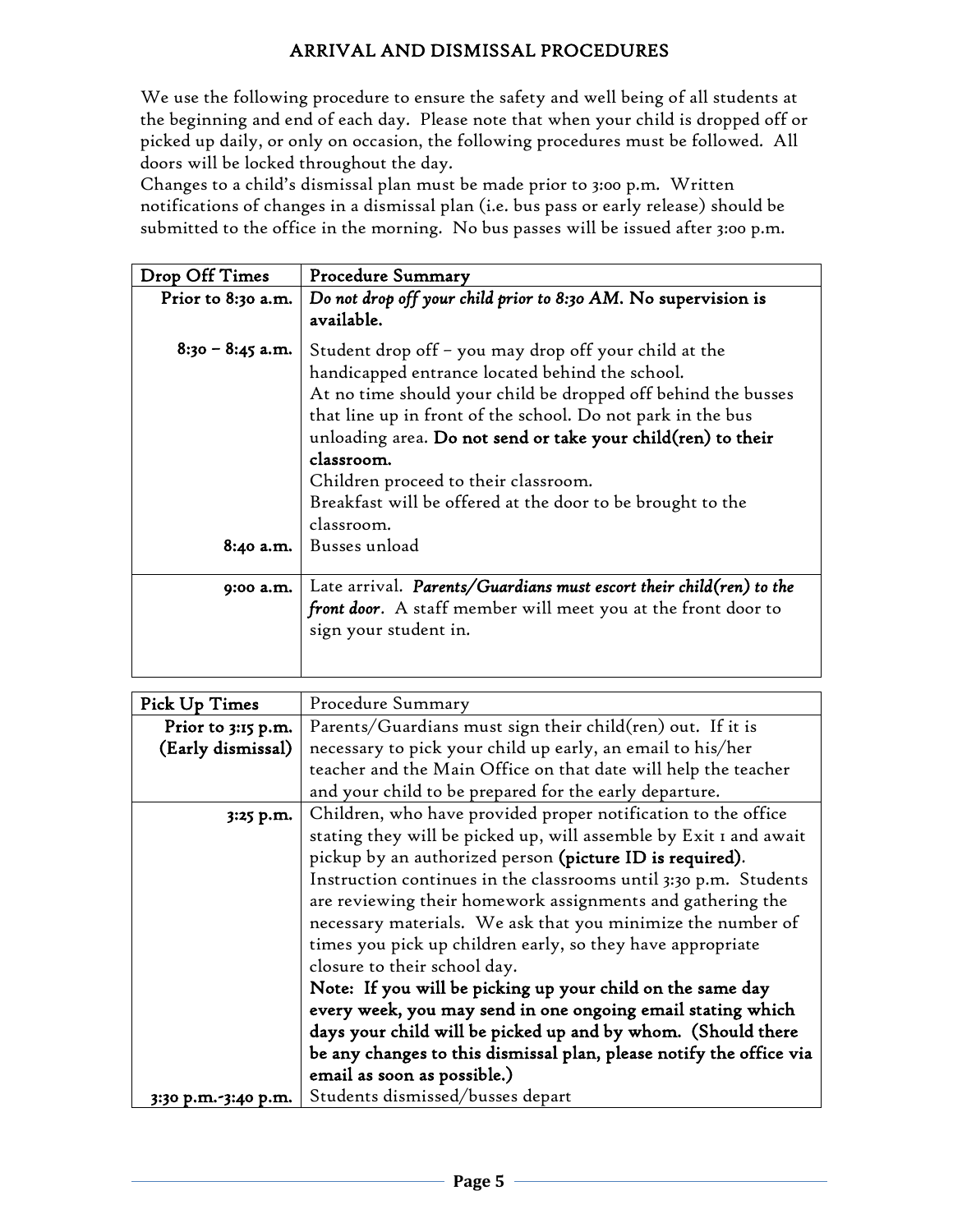#### Busses

Bus assignments including pick up and drop off times are viewable on the Parent Portal. If you have any questions regarding your child's bus schedule, please contact the Transportation Department Office at 657-2537.

In the morning, buses begin to arrive at approximately 8:40 a.m. and begin to unload.

In the afternoon, buses begin to assemble to take students home around 3:25 p.m. When all the buses have arrived, students are escorted to their busses at the front of the building. Busses are dismissed approximately 3:40 p.m.

#### No bus transfers will be issued.

Any alternate transportation arrangements that are needed on a regular basis, for example: child care situations, be made with the Transportation Department Office at 657-2537.

#### Walkers

Students identified as walkers by the Transportation Department are released after the buses have departed.

#### Early Emergency Dismissal (Shout Point Messenger)

During the course of the school year we face the possibility of early emergency dismissal. Although early dismissals are most often caused by weather, there may be other reasons for an early dismissal (heating problems, water problems, etc.)

In the event of an early emergency dismissal, the Onteora Central School District activates the Shout Point Messenger program. This program has the capability to contact the entire District within minutes of an announcement of an early dismissal. Parents/Guardians will be contacted at the phone numbers that are entered in Infinite Campus (our student management system).

#### Students will follow their normal dismissal plan. If you need to make any changes to your student's dismissal plan, please contact the Main Office as soon as possible. Please review the emergency procedures with your child frequently.

In addition to the Shout Point announcements, early dismissals are posted on the websites listed on page 4 of this handbook.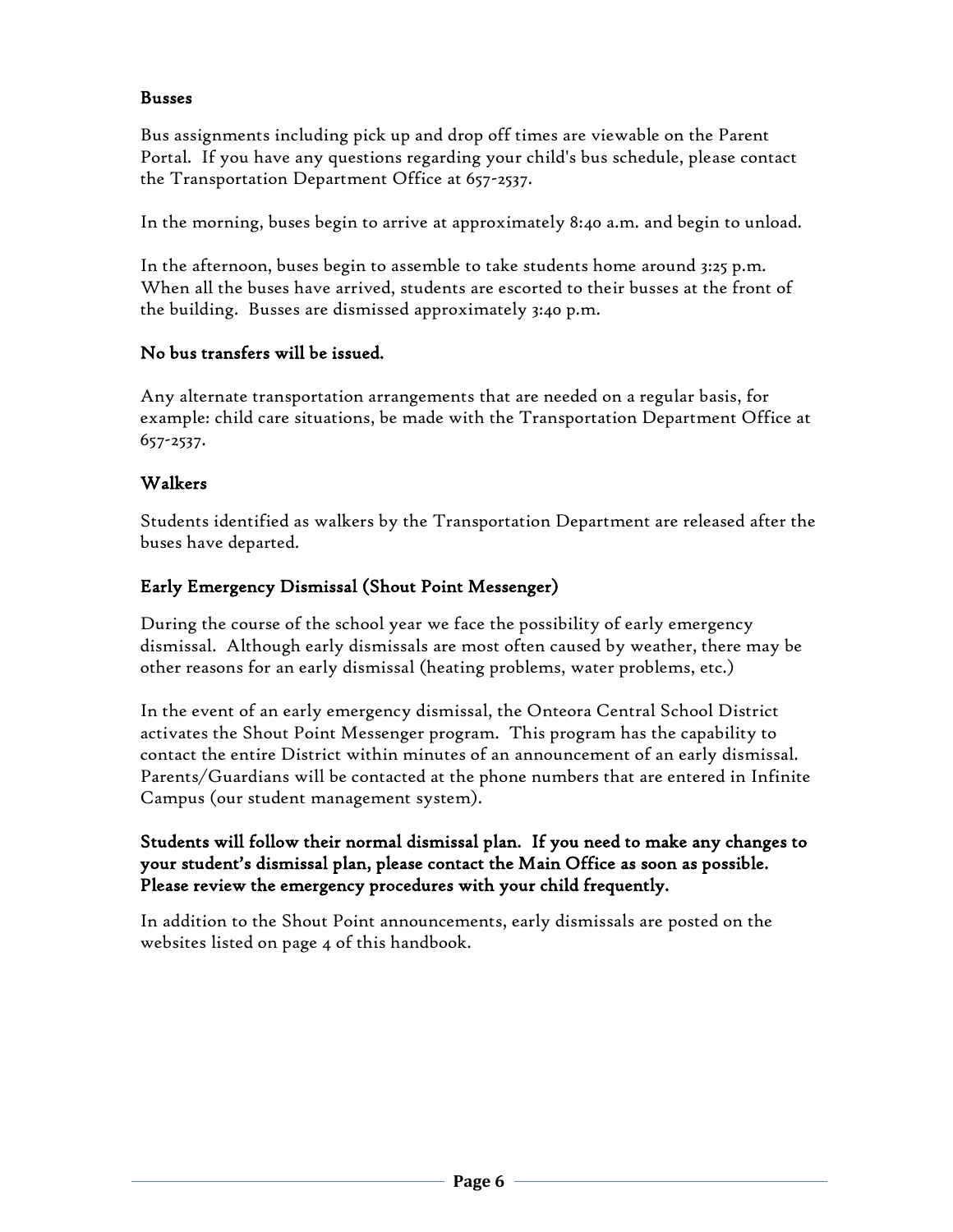#### ATTENDANCE

Attendance will be submitted to the office by the homeroom teacher daily at 9:00 a.m. Students arriving after 9:00 a.m. *must* be signed in by a Parent/Guardian.

Parents are asked to call the school between 8:30 and 9:00 a.m. to notify the Health Office of the child's absence at extension 4140. State law requires that an explanation for the absence be sent to the Main Office (email is best) on the day that he/she returns to school. Please send the excuse to the Bennett Office email bennettoffice@onteora.k12.ny.us.

Good attendance is directly related to scholastic success. NYSED has now mandated that all children be in attendance 90% of the school year. Chronic absence from school, which is defined as missing at least ten percent of enrolled days, warrants our urgent attention because it diminishes successful student outcomes and undermines learning. Please know that you will be notified if your child misses 10% of school, which includes excused absences, unexcused absences and late entry to school. Parents are responsible for their children's regular attendance and punctuality.

The Board of Education recognizes the following as legal excuses for student absences:

- Illness of the child
- Emergency illness in the family
- Death in the immediate family
- Emergency dental and medical appointments
- Religious observance
- Approved school-sponsored activities
- Court appearance

An email must be provided by the student's parent or guardian to the Main Office, bennettoffice@onteora.k12.ny.us, for an absence due to the above reason(s) to be considered legal. No emailed excuse for an absence will be accepted if the excuse is submitted more than 5 days after the date of absence with the exception of a medical note.

If your child will be leaving school early on a given day, an email should be sent to his/her teacher and the Main Office.

#### Student Absences due to Family Vacation

The Onteora Central School District strongly supports attendance in school of all students on days when classes are scheduled. The nature of the curriculum and the teaching-learning process itself requires regular student attendance. Missed instruction in school cannot always be easily made up or duplicated. Days students are absent from school due to family vacations, by law, must be recorded as unexcused absences.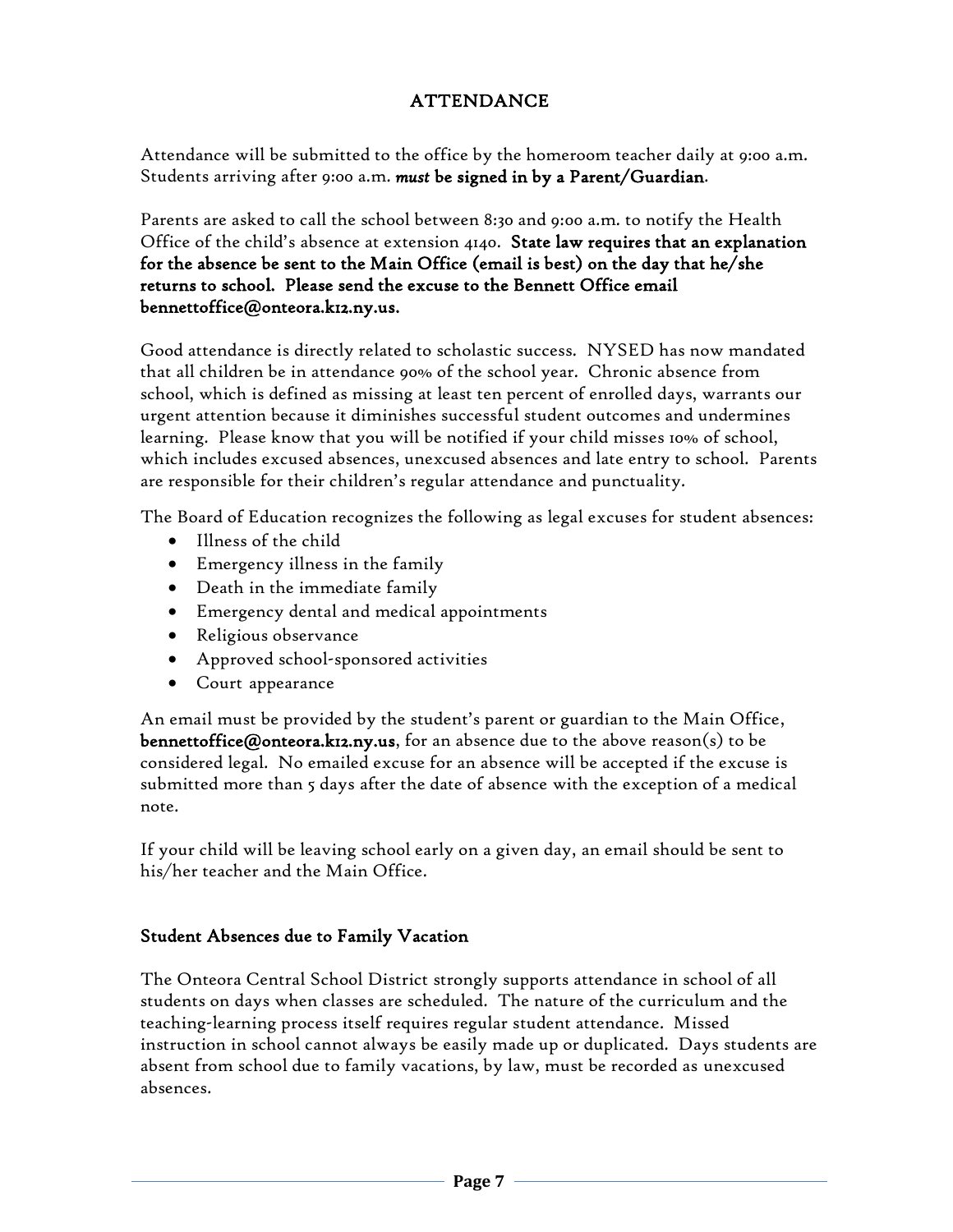#### Student Absences due to Family Vacation (continued)

Accordingly, the following information is provided to parents:

- 1. It is suggested that family vacations be arranged to coincide with scheduled school vacations.
- 2. The classroom teachers should be informed of a pending absence two (2) weeks prior to the absence. The teacher will inform parents of any possible implications of the proposed absence and of any expectations or responsibilities a student will have to meet upon his/her return.
- 3. Teachers will furnish assignments as deemed appropriate, when possible.
- 4. Teachers will determine the extent and the manner in which missed work will be completed.
- 5. Teachers may provide an opportunity for test make-ups.

#### BEHAVIOR STANDARDS

All members of the Bennett School Community will respect and be kind to each other. This means:

- 1. We care for each other and respect each other's belongings.
- 2. We are polite to our classmates, teachers, administrators, and other visiting adults and children who may be in our school.
- 3. We walk and talk quietly in the hallways.
- 4. We respect everyone's personal space.
- 5. We don't tease one another or call each other names.
- 6. We solve our problems with one another by talking, not fighting.
- 7. We ask a teacher, another adult, or peer mediators for help if we have a problem we cannot solve on our own.
- 8. We are proud of our school and ourselves and we do not do anything to harm either.
- 9. We tell the whole truth.
- 10. We follow the rules whether or not an adult is present.
- 11. We will always wear our masks, unless directed otherwise.

#### POSITIVE BEHAVIORAL INTERVENTION AND SUPPORT (PBIS)

Bennett Elementary is a PBIS school. PBIS emphasizes using functional assessment and positive approaches to encourage good behavior. Listed below are the behavioral expectations for students:

- Be Safe
- Be Respectful
- Be Responsible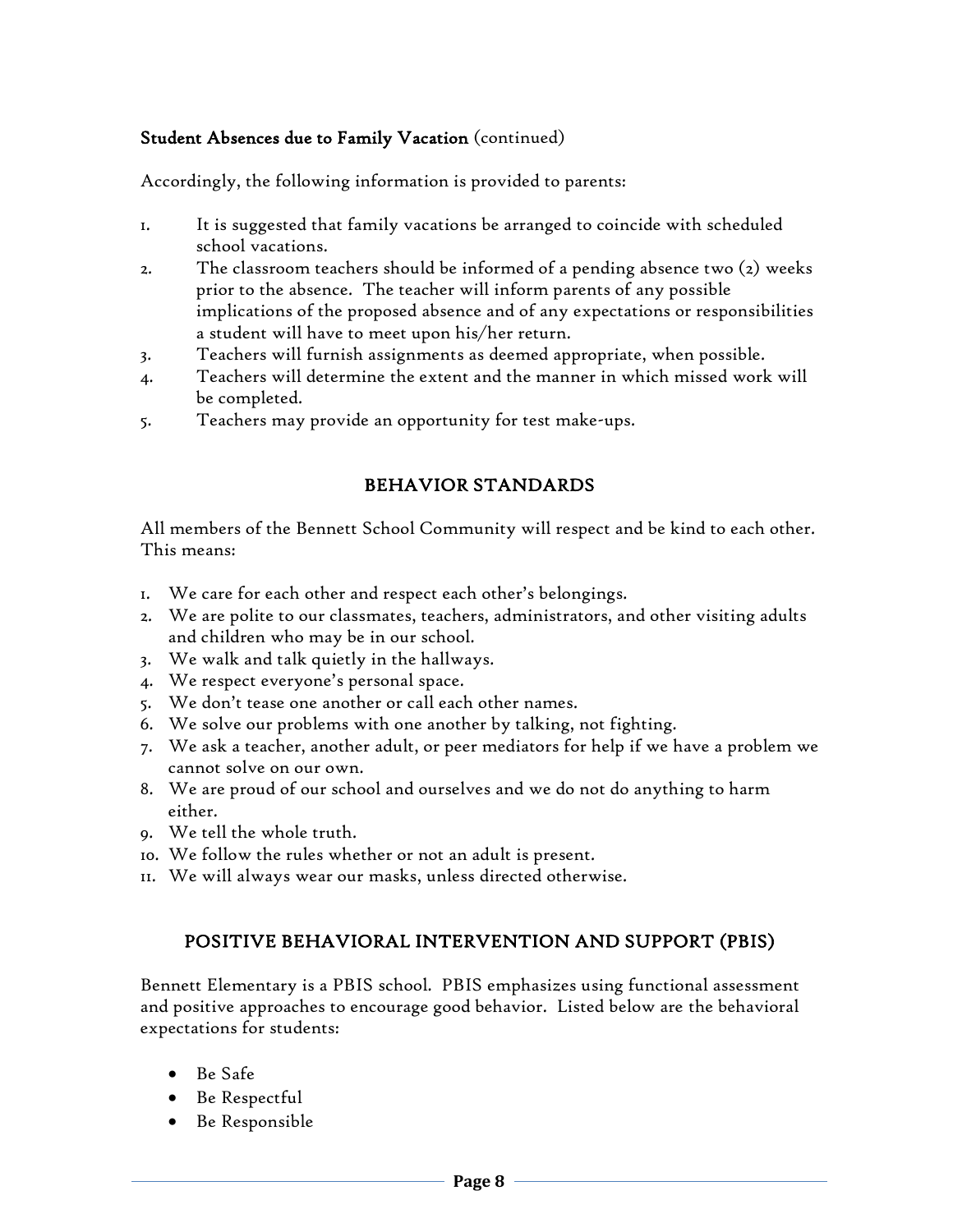#### DIGNITY FOR ALL STUDENTS ACT (DASA)

New York State's Dignity for All Students Act (The Dignity Act) seeks to provide the State's public elementary and secondary school students with a safe and supportive environment free form discrimination, intimidation, taunting, harassment and bullying on school property, a school bus and/or at a school function.

#### **CONDUCT**

The Board of Education expects all students to conduct themselves in an appropriate and civil manner, with proper regard for the rights and welfare of other students, district personnel and other members of the school community and for the care of school facilities and equipment.

The best discipline is self-imposed, and students must learn to assume and accept responsibility for their own behavior, as well as the consequences of their misbehavior. District personnel who interact with students are expected to use disciplinary action only when necessary and to place emphasis on the students' ability to grow in selfdiscipline.

The Board recognizes the need to make its expectations for student conduct while on school property or engaged in school function specific and clear. The rules of conduct listed below are intended to do that and focus on safety and respect the rights and property of others. Students who will not accept responsibility for their own behavior and who violate these school rules will be required to accept the penalties for their conduct.

Students may be subject to disciplinary action, up to and including suspension from school, when they:

- A. Engage in conduct that is disorderly. Examples of disorderly conduct include:
	- 1. Running in the hallways.
	- 2. Making unreasonable noise.
	- 3. Using language or gestures that are profane, lewd, vulgar or abusive.
	- 4. Obstructing vehicular or pedestrian traffic.
	- 5. Engaging in any willful act, which disrupts the normal operation of the school community.
	- 6. Trespassing. Students are not permitted in any school building, other than the one they regularly attend, without permission from the administrator in charge of the building.
	- 7. Computer/electronic communications misuse, including any unauthorized use of computers, software, or internet/intranet account; accessing inappropriate websites; or any other violation of the district's acceptable use policy.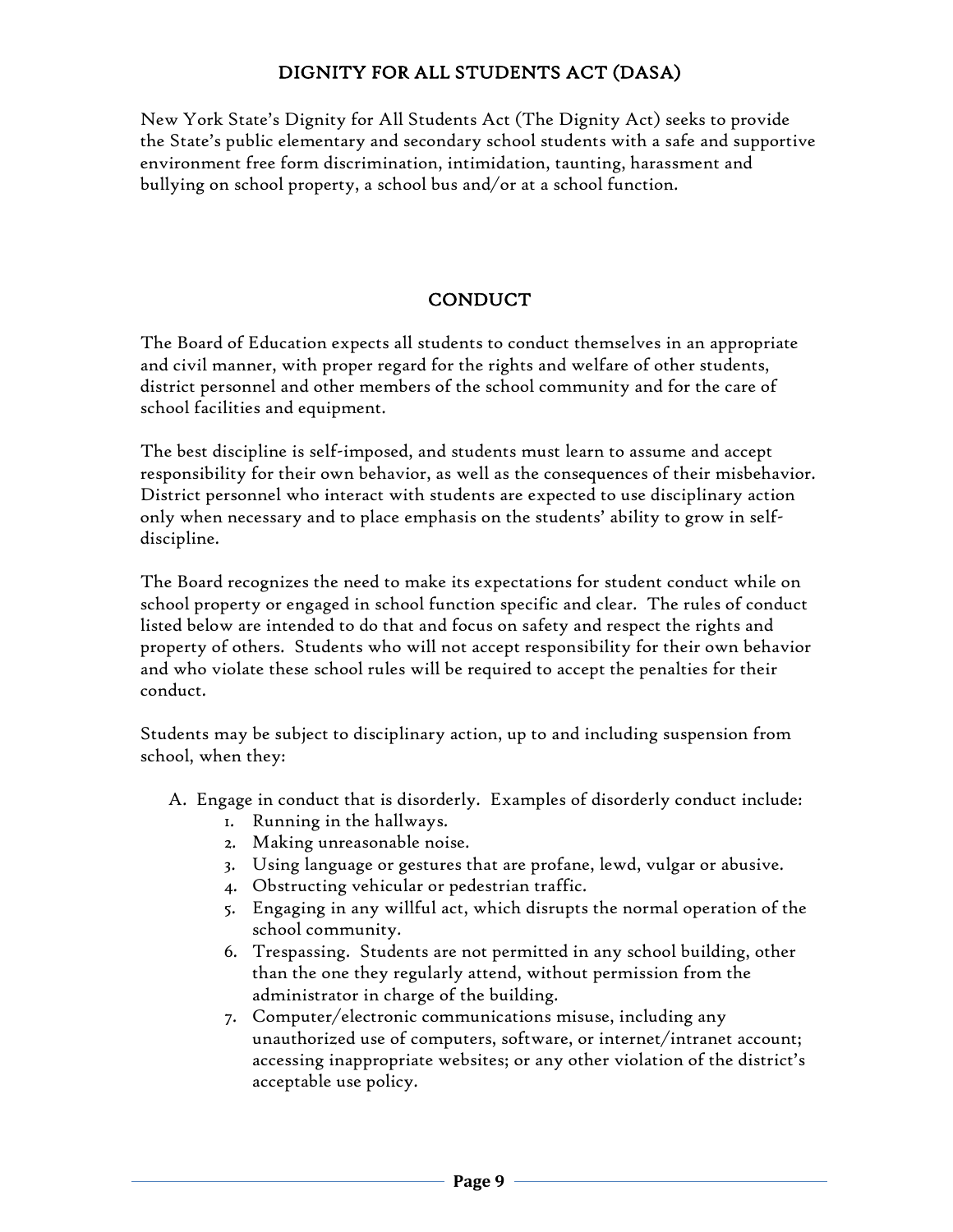- B. Engage in conduct that is insubordinate. Examples of insubordinate conduct include:
	- 1. Failing to comply with the reasonable directions of teachers, school administrators or other school employees in charge of students or otherwise demonstrating disrespect.
	- 2. Lateness for, missing or leaving school without permission.
	- 3. Skipping lunch detention.
- C. Engage in conduct that is disruptive. Examples of disruptive conduct include:
	- 1. Failing to comply with the reasonable directions of teachers, school administrators, or other school personnel in charge of students.
- D. Engage in conduct that is violent. Examples of violent conduct include:
	- 1. Committing an act of violence (such as hitting, kicking, punching and scratching) upon a teacher, administrator or other school employee or attempting to do so.
	- 2. Committing an act of violence (such as hitting, kicking, punching and scratching) upon another student or any other person lawfully on school property or at a school function.
	- 3. Possessing a weapon. Authorized law enforcement officials are the only persons permitted to have a weapon in their possession while on school property or at a school function.
	- 4. Displaying what appears to be a weapon.
	- 5. Making threats with the intention to harm.
	- 6. Intentionally damaging or destroying the personal property of a student, teacher, administrator, or other district employee or any person lawfully on school property, including graffiti or arson.
	- 7. Intentionally damaging or destroying school district property.
- E. Engage in misconduct while on a school bus. It is crucial for students to behave appropriately while riding on district buses to ensure their safety and that of other passengers and to avoid distracting the bus driver. Students are required to conduct themselves on the bus in a manner consistent with established standards for classroom behavior. Excessive noise, pushing, shoving and fighting will not be tolerated.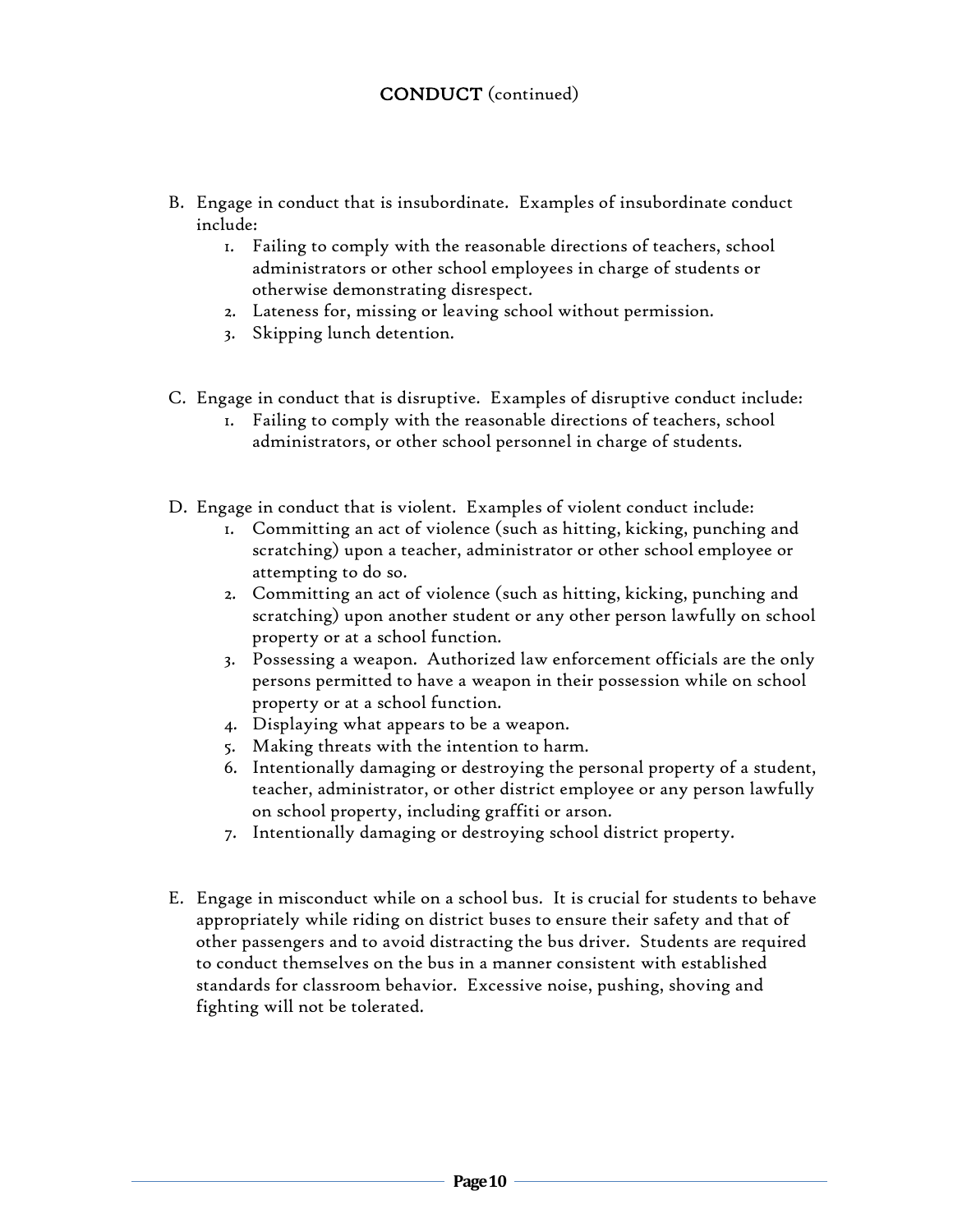#### CONDUCT (continued)

The approach taken with Incident Reports is one which focuses on helping students understand and internalize acceptable behavior. Should an infraction occur such that an adult in a supervisory role feels it is necessary to involve the principal, the adult will relay the problem in person or via a Behavior Incident Report. A variety of steps may be taken, as the circumstances require. For example:

- Student conference with the Principal.
- Student conference with the Principal and the Teacher.
- Parent(s) called.
- Student, Parent(s) and Teacher conference with the Principal
- The services of the social worker may be employed at any point in this process.

#### ∆ Teachers have the authority to "remove" disruptive students under the Education Law  $\frac{2}{3}$  (3-a). Disruptive is defined as "one who is substantially disruptive of the educational process or substantially interferes with the teacher's authority over the classroom."

School desks, lockers, storage spaces and computers belong to the school district, not the student, and thus may be opened and inspected from time to time by school officials without student permission. But school officials will respect the privacy of such spaces as much as possible.

Students who are found to have violated the district's code of conduct may be subject to the following consequences, either alone or in combination. The school personnel identified after each penalty are authorized to impose that penalty, consistent with the student's right to due process.

- $\triangleright$  Oral Warning any member of the district staff
- $\triangleright$  Written Warning bus drivers, hall and lunch monitors, teachers, administrators, superintendent
- $\triangleright$  Written notification to parent bus drivers, hall and lunch monitors, teachers, administrators, superintendent
- ➢ Lunch Detention teachers, administrators, superintendent
- $\triangleright$  Suspension from transportation director of transportation, administrators, superintendent
- $\triangleright$  Suspension from after school activities activity director, administrators, superintendent
- $\triangleright$  Suspension from social or extracurricular activities activity director, administrators, superintendent
- ➢ Suspension of other privileges administrators, superintendent
- $\triangleright$  In School Suspension (ISS) administrators, superintendent
- $\triangleright$  Removal from classroom by teacher teachers, administrators
- $\triangleright$  Counseling principal, superintendent
- $\triangleright$  Short term (five days or less) suspension from school (OSS) principal, superintendent, board of education
- $\triangleright$  Long term (more than five days) suspension from school (OSS) principal, superintendent, board of education
- $\triangleright$  Permanent suspension from school superintendent, board of education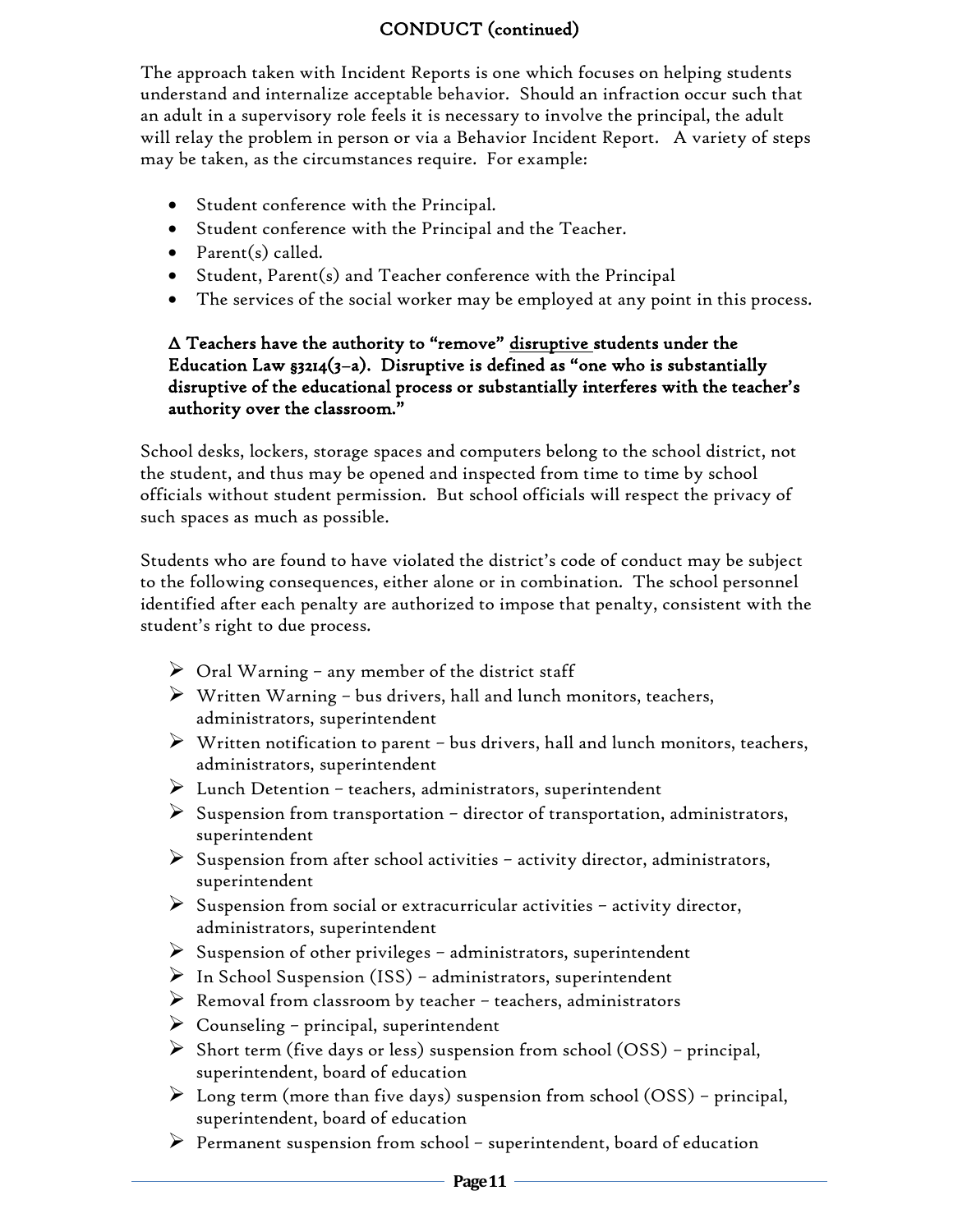#### PROMOTION, RETENTION AND ACCLERATION OF STUDENTS

#### School Board Policy #7212

The Onteora CSD will ensure that each child experiences both challenge and success from school activities. To this end, the District will make every effort to place each student in the most appropriate learning level for a successful educational experience. The concept of grade placement is based upon the premise that each teacher will provide appropriate opportunities for students at all stages of physical, emotional and academic growth. Academic growth does not take place at the same pace, and promotion, retention and acceleration are added methods to meet the needs of individual students.

Promotion, retention, and acceleration of a student will be based on the following general considerations:

- 1. Academic achievement;
- 2. Age of the student;
- 3. Teacher and principal recommendations in consultation with the parents/guardians; and
- 4. Where the decision for retention is in question, the Principal will have the final authority;

The Administration will develop regulations to establish guidelines and procedures for decisions regarding promotion, retention and acceleration.

In order to inform parents/guardians about the District's approach to promotion and retention, this policy will be posted on the district website and included in student and/or parent handbooks.

Ref: Education Law  $_{88}$  305(47); 1709; 2503(4); 3202 8 NYCRR §100.4 *Isqwith v. Levitt,* 285 App. Div. 833; 137 N.Y.S.2d 497 (1955) *Matter of Eckert,* 13 EDR 270 (1979) Op. Counsel, 1 EDR 775 (1952) OCSD Regulation 7212R

Adopted:  $10/13/15$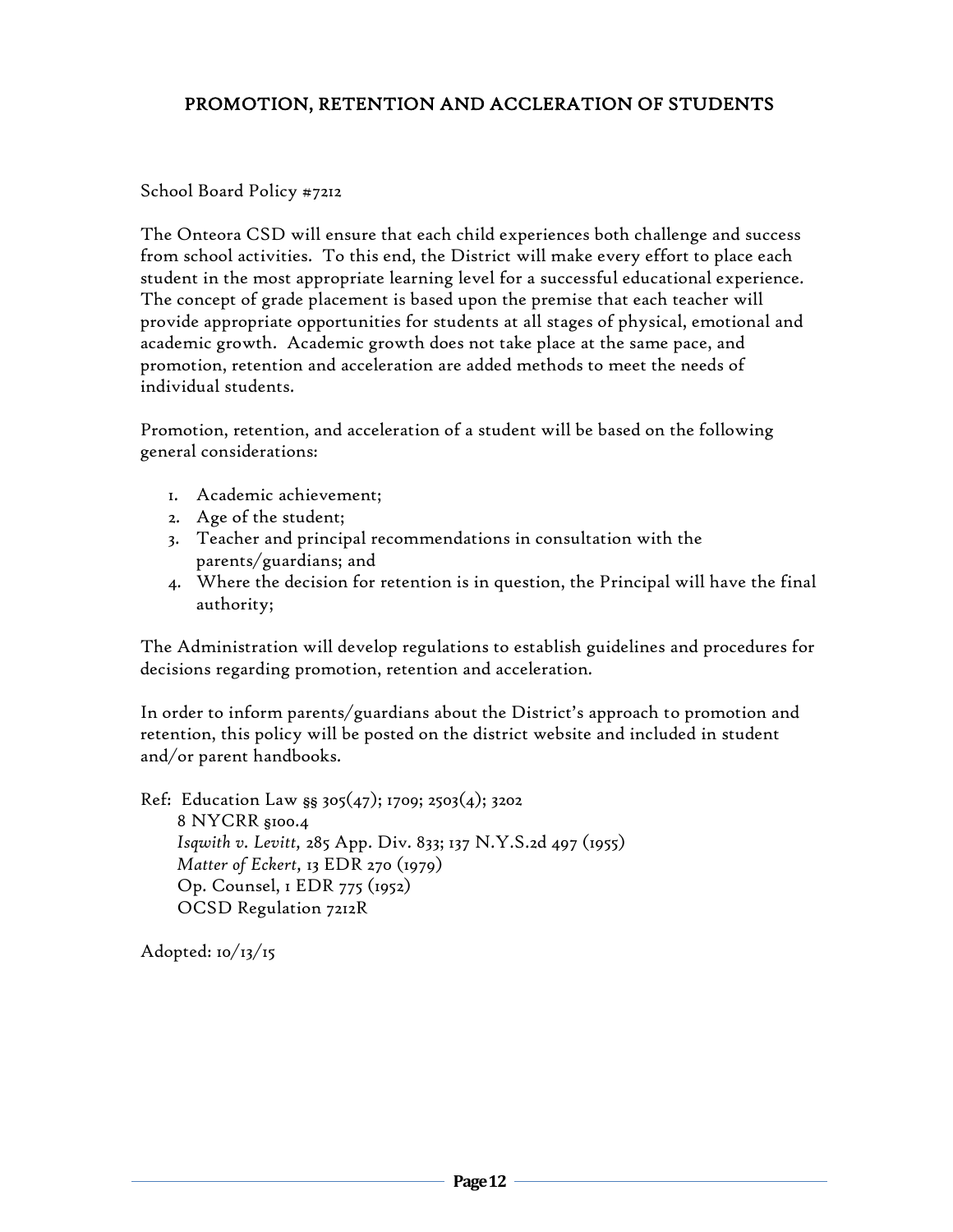#### STUDENT DRESS CODE

Children must wear a mask and school dress should be comfortable, free of complicated fastenings, washable, sturdy, and warm for outside play. Please dress your child for outdoor play every day.

If you would like your child to have a change of clothing kept at school in case of emergency, you may send it in to be kept in their cubby or backpack. Make sure the clothing is labeled with your child's name.

All students and staff should show healthy and respectful attention to their personal cleanliness and clothing. Adults should model and reinforce acceptable dress for students. Please refer to the Code of Conduct, Attachment E for additional information related to the District dress code expectations.

#### ELECTRONIC EQUIPMENT

Electronic devices are not to be brought to school; however, a child may bring a device on the bus with the permission of the principal, parent, bus driver **and** teacher. Mobile phones, IPOD devices, smart watches, and other any device capable of recording audio, photographic or video content interfere with the academic environment of the school. AT NO TIME IS A STUDENT ALLOWED TO RECORD OR TAKE PICTURES OF OTHER STUDENTS DUE TO THE POTENTIAL OF FERPA VIOLATIONS. Considering the potential for distraction and additional problems, all equipment must be turned off and not visible during school hours (8:40-3:30) unless authorized by school personnel. Any student observed with such devices will be referred to Mr. Buono. In the event that a student is observed utilizing an electronic device, it will be confiscated and returned only to the student's parent/guardian by Mr. Buono or designee.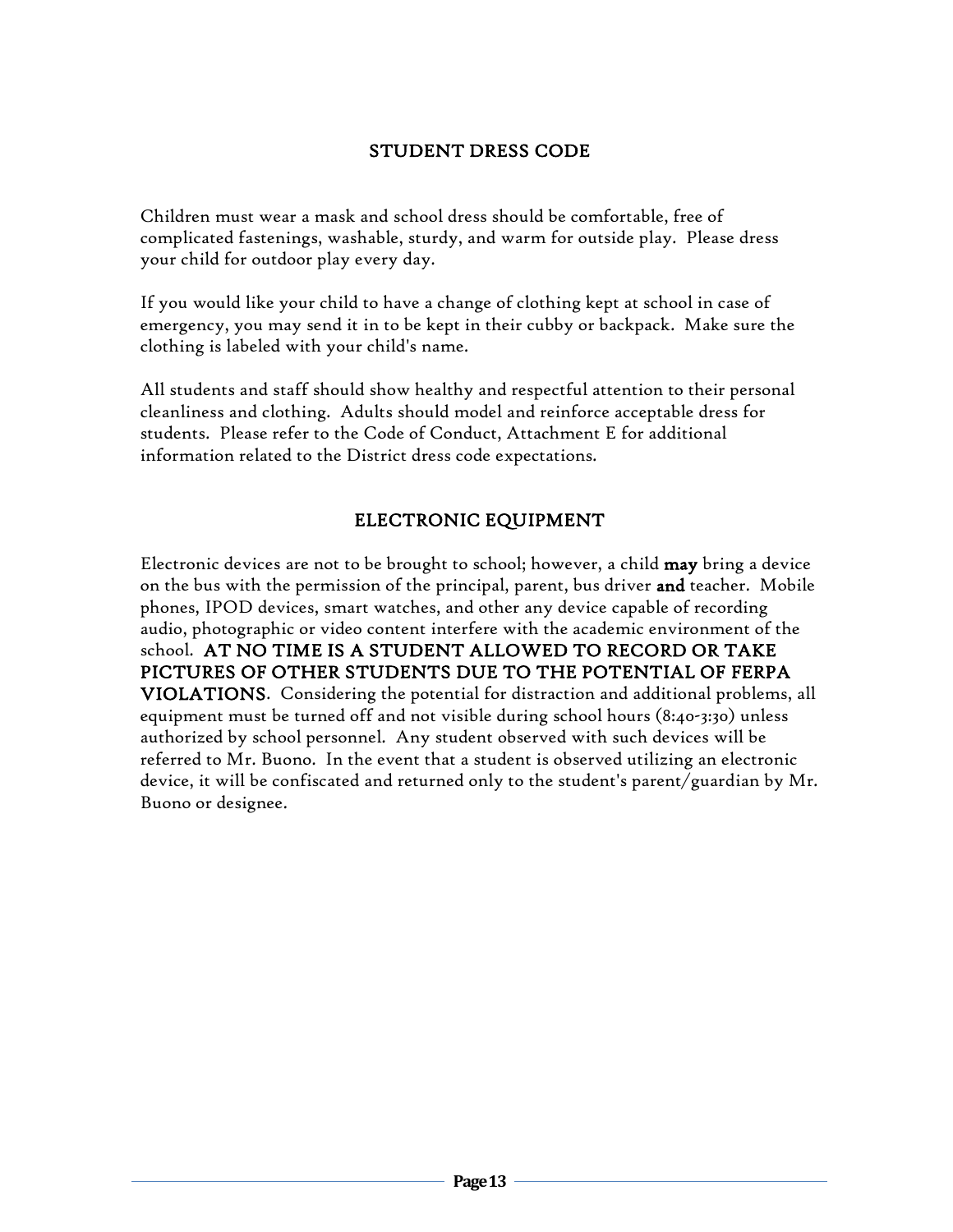#### FOOD SERVICES

The District is using Infinite Campus to support the Food Services program in all schools. All positive account balances will be the same when the students return to school in September as they were before summer vacation. Parents/guardians have the option of checking their child's account history on line and making deposits to their accounts there as well. You may request account histories to be sent to you, and cash or checks may be sent in to place money on your child's account. The breakfast/lunch menu is distributed to all students each month and can also be found on the district web site.

| $Q - I2$ | Breakfast No Charge Lunch No Charge |
|----------|-------------------------------------|
| 7-8      | Breakfast No Charge Lunch No Charge |
|          | Breakfast No Charge Lunch No Charge |
| K -<     | Breakfast No Charge Lunch No Charge |

The following is the cost of meals and milk for this school year:

The District strives to serve healthy options and our fresh ingredients are purchased locally whenever possible.

To help expedite the handling of your student's account, we strongly encourage parents/guardians to do the following.

- Pre-pay for your student's a la carte purchases on a weekly, monthly, or yearly basis. Please keep in mind this is a debit account.
- Meal charge policy can be found on our district website. District > Food Services
- If you had spending limits set on your child's account last year, please contact Christine Downs, School Lunch Manager, to re-activate those limits. Otherwise, your child will not have a set-spending limit. Also, please contact the District if your child requires special meal accommodations. A detailed diet plan is required by a physician annually, at the start of a new school year, in order for the District to accommodate the request.

#### Free or Reduced Meals

We are pleased to inform you that Bennett Elementary will be implementing a meal certification option available to schools participating in the National School Lunch and School Breakfast Programs for 2021-2022.

All students enrolled at Bennett Elementary are eligible to receive a healthy breakfast and lunch at school at no charge to your household each day of the 2021-2022 school year.

#### Breakfast Program

The Food Service Department serves breakfast each day. All students are eligible to participate in this program. A Grab and Go Breakfast will be handed to those wishing to participate as they walk into the building each day. Please know this is an evolving process and may look different as the year progresses.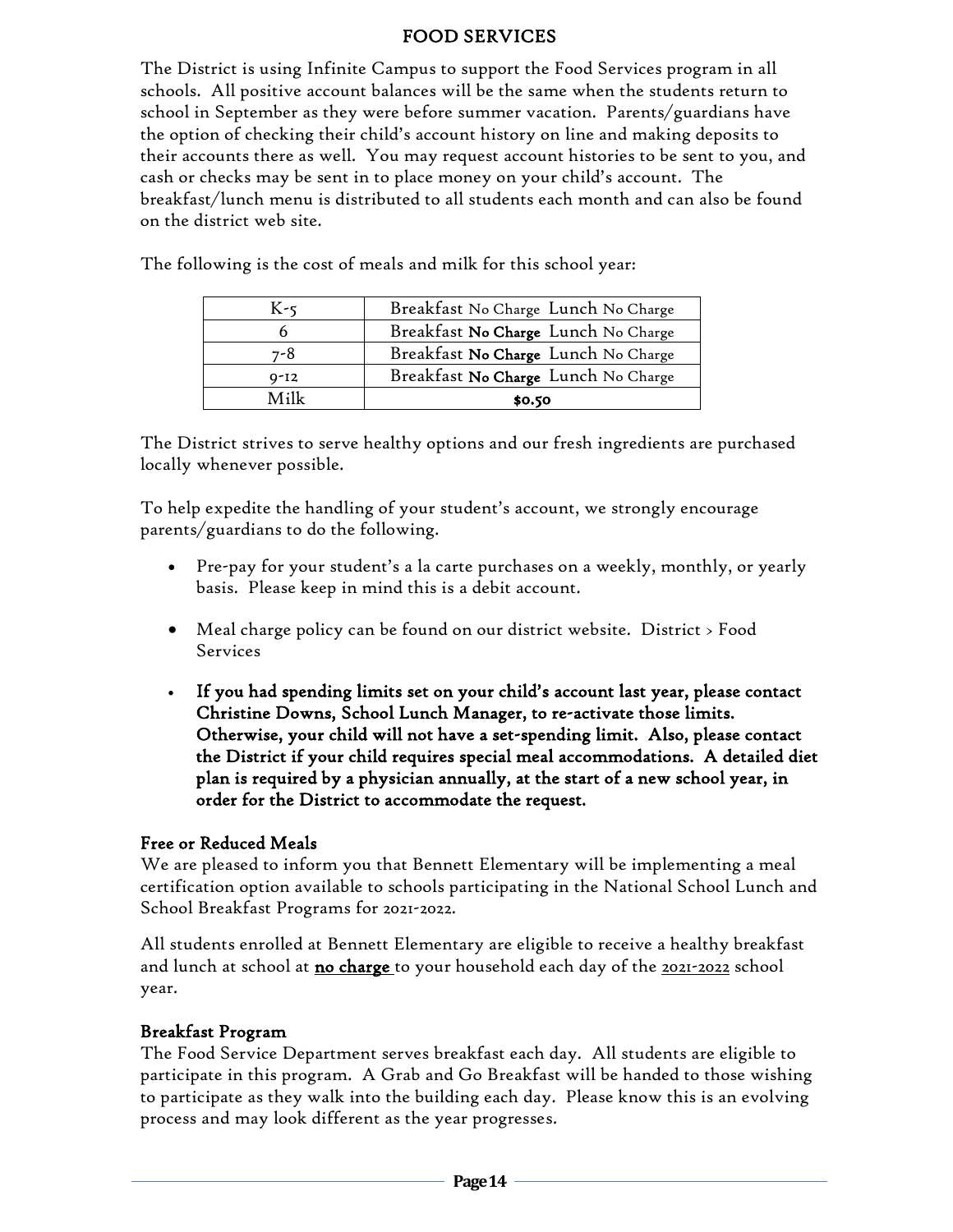#### Snacks

We will not be selling a la carte items at snack time. As the year progresses, this may change. We encourage students to take the grab and go breakfast when they arrive, even if they ate at home, this can act as their snack for the day.

#### Lunch from Home

Students must bring lunches that are ready to eat. There are no microwaves.

Beverages brought from home should be in appropriate (leak proof, reusable) containers. Under no circumstances should beverages be sent in glass containers.

If there is an occasional day when a parent brings lunch to a child, it must be brought to the office and office staff will deliver it to your child. Doing this on a daily basis is disruptive to the class.

#### Cafeteria Rules:

- a. Sit in a safe and acceptable manner.
- b. Use acceptable table manners.
- c. No Sharing of Food
- d. Use appropriate language.
- e. Speak in conversational tones.
- f. Cooperate with peers and adults.
- g. Respect the rights and property of others.
- h. Raise your hand and wait for permission before leaving your seat.
- i. Remain seated until called upon by an adult.
- j. Don't leave the cafeteria without permission.
- k. When an adult raises his/her hand or counts, quiet down immediately.

#### Peanut/Tree Nut Procedures

We care about all our students at Bennett Elementary and have become a "nut aware" school in order to provide a safe environment for students who are allergic to nuts. We do not want anything to happen to these children, nor do we want other children to witness a trauma. Either situation could be devastating. The steps we have taken are:

1. Instead of peanut butter and jelly as a cold lunch offering, students may select a "Sunbutter" and jelly, turkey, tuna, ham, cheese sandwich or salad plate. Please see lunch menu for complete list of options. Cereals and snacks containing peanuts have also been eliminated.

2. We have designated "nut-free" tables in the cafeteria, which are cleaned with different cleaning supplies. We request that parents try to minimize sending in peanut butter on sandwiches. Peanut butter will be allowed; however, your child will have to sit with other classmates on the opposite side of the cafeteria away from the "nut-free" tables. There will be no repercussions or discomfort for your child. We will also require these children to wash their hands after eating. If a nut/peanut allergic child touches something after someone who has touched these products, a severe reaction could occur.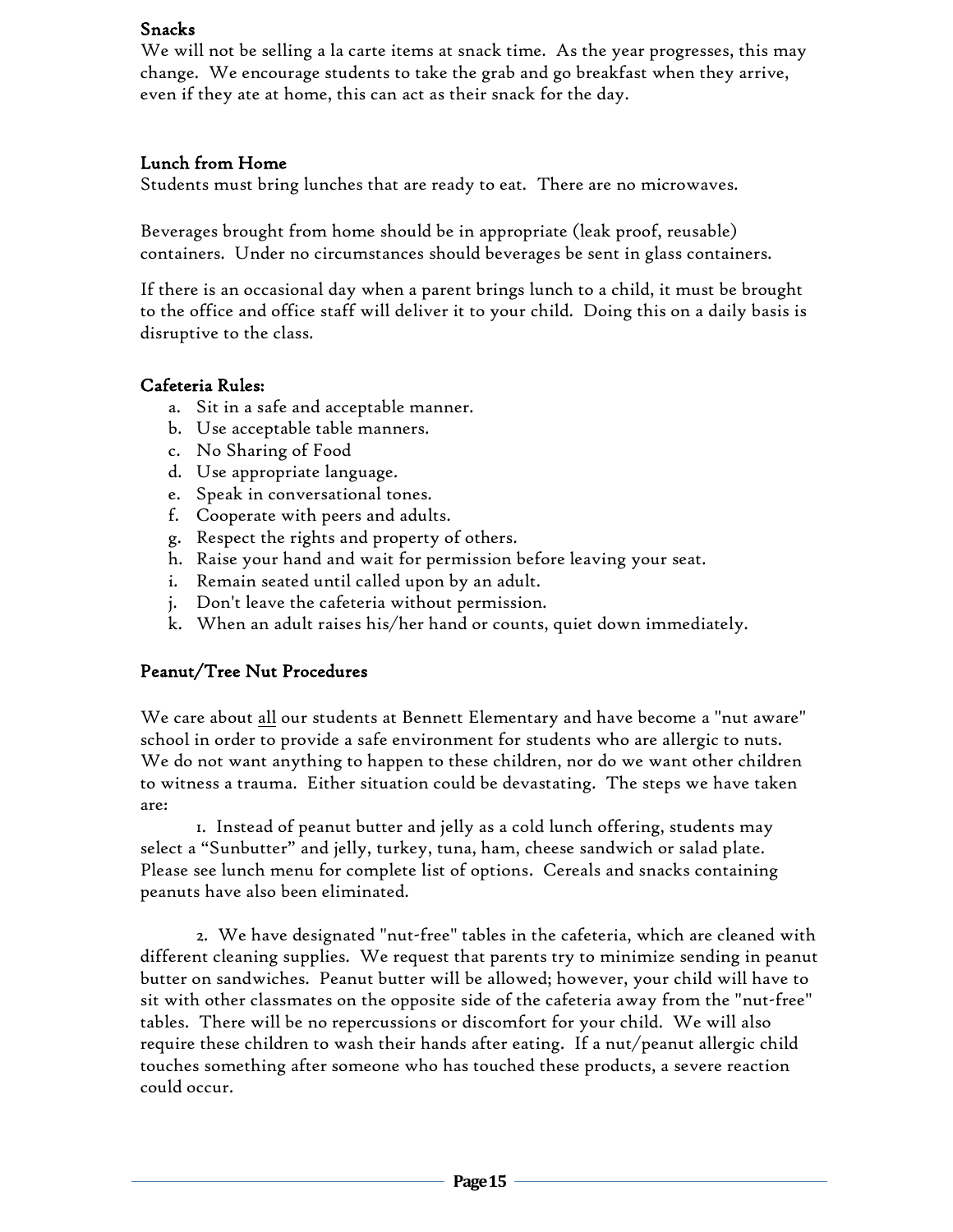3. All common rooms will be nut free. Foods containing nuts will not be allowed. If students bring in items with nuts, they will follow the same procedure as the procedure in the cafeteria (see above). We recognize that nuts are good and healthy snacks for most children. We also know that students are in school only 6 hours each day and that there are other snacks that are just as healthy and will help others in our school community.

 4. Classroom teachers will determine if the classroom is nut free or will establish a nut free area.

5. The school nurse/teacher will discuss food allergies with all classes in the school.

6. Staff members will be trained in the use of the EpiPen if applicable for specific students.

7. Research and materials on this condition, and how other schools approach the same situation, are continually reviewed.

It is our responsibility to minimize the risk for all our students to the greatest extent possible. No child should have to be afraid to come to school afraid that he/she will have a potentially life-threatening reaction, nor should other children be witness to a tragedy should it occur. These minor changes should reduce the risk significantly for all of our children.

While this may be an inconvenience for some families, the health of our children is well worth any minor inconvenience.

We invite anyone who anticipates having difficulties with the elimination/minimization of nuts in school to please feel free to call the health office. We will gladly work with you to help find a solution.

#### COMMUNICATION

#### Bennett Open House

Please refer to the District Calendar for the date and time our Open House will take place.

This Open House will also allow parents the opportunity to visit their child's classroom and meet his/her teacher. This night is designed for the teachers to speak with all parents about the curriculum for the year, daily schedules, classroom rules and expectations, and any special activities that will be occurring during the year. This is a time for parents only students should *not* attend.

Please note that Open House is not an appropriate time to discuss personal concerns. These topics are best handled during a private conference. Do not hesitate to schedule a conference to discuss these matters.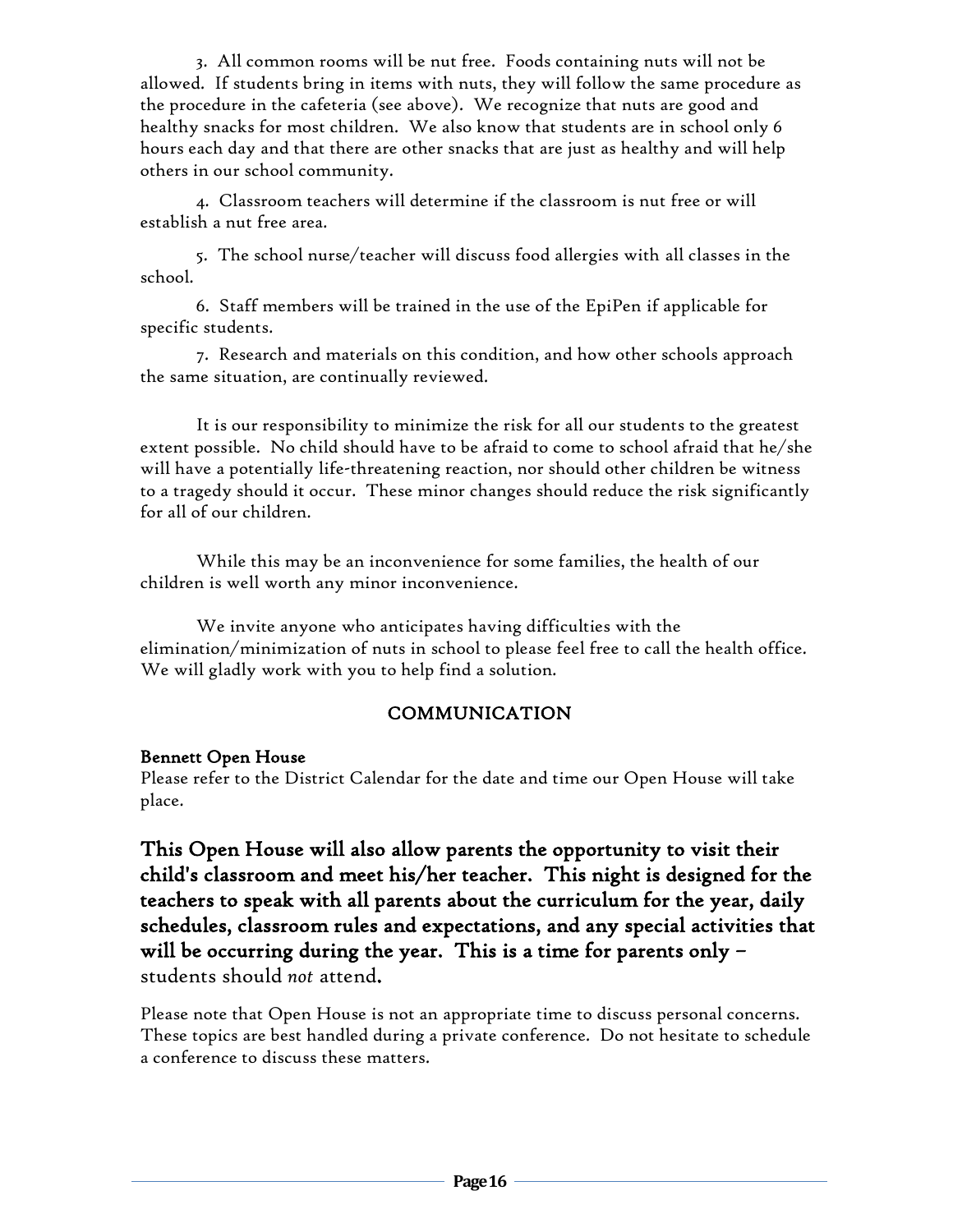#### Conferences

Within the Onteora School District, many programs are available to encourage all students to succeed. If you have any questions or concerns regarding your child, please do not hesitate to schedule a conference with his/her teacher or the principal.

Parent-teacher conferences are planned two times per year. The dates for these conferences can be found in the School District Calendar. It is the teacher's goal to invite each child's parents/guardian at least once per year.

Parents are welcomed and encouraged to talk with your child's teachers during the school year. Appointments must be made to coincide with the teachers' schedules. Please contact the teacher to set up an appointment.

#### Parent Portal

The Portal is a secure web site that allows parents to monitor their child's progress in school. As a parent, you can monitor your child's daily attendance and grades (4-6), as well as having access to your child's lunch account, health records and assessments. *It is designed to increase the communication between parent, school and teacher, which will be used to communicate with you on a regular basis.*

#### CLASSROOM PARTIES

There will be no classroom parties this year.

#### FIELD TRIPS

Field trips are an important part of the educational process. Field trips are designed to enhance the curriculum and to give students an opportunity to visit locations that they might otherwise not have the opportunity to explore.

The District provides bus transportation for field trips. By law, children must report to school on the morning of the field trip and ride the bus to the destination in order to be marked as in attendance and be part of the class trip. If a parent/guardian transports a child directly to the field trip location, the child will be marked absent (and will not be covered by the school's insurance for the day).

If a parent/guardian wishes to take their child directly from the field trip location, a note must be sent to school stating this, prior to the field trip. The parent/guardian must sign the child out with the teacher in charge of the trip.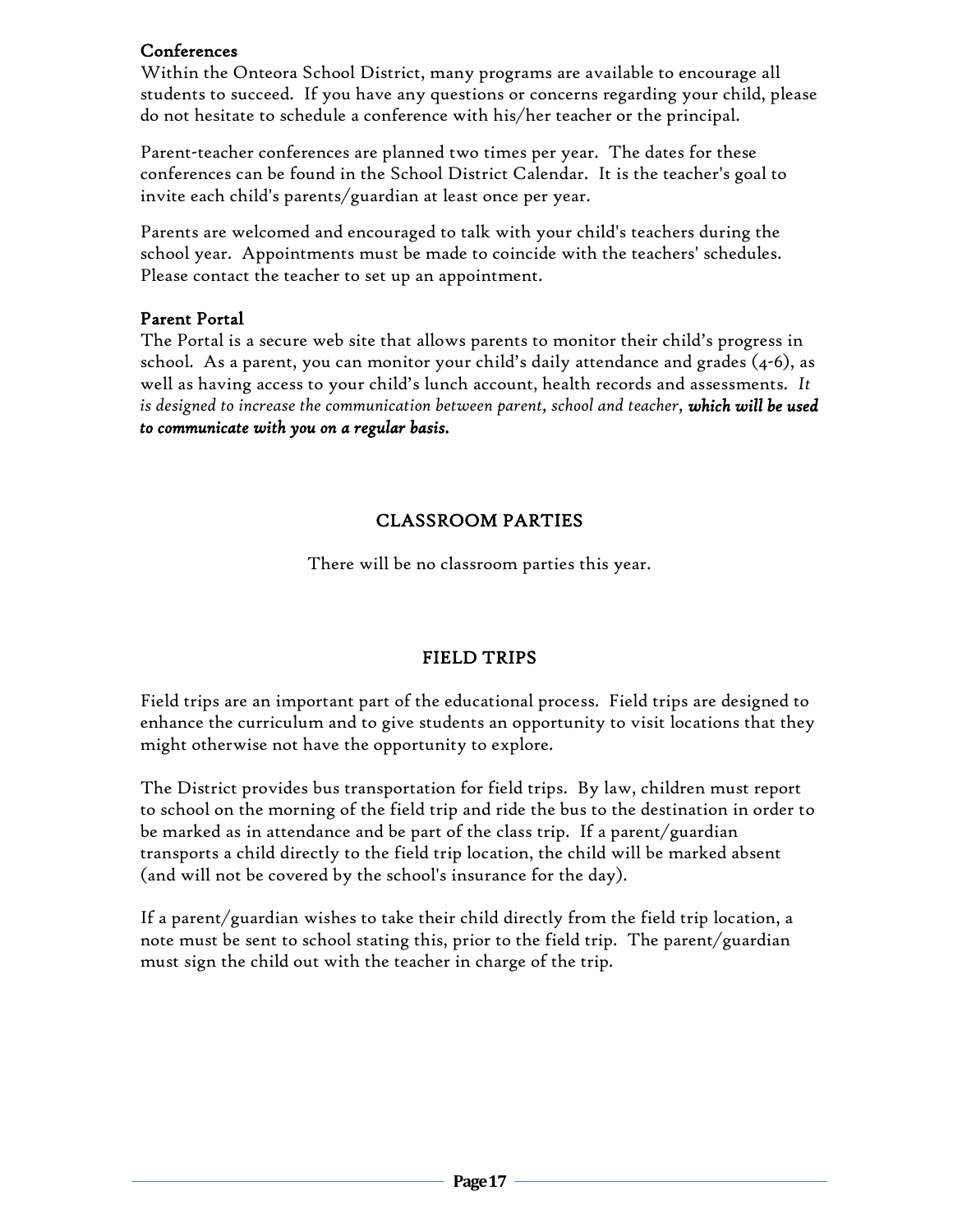# PLAYGROUND RULES

Students must follow the rules listed below to assure their own safety and the safety of others. This information will be reviewed with the children by the physical education teacher, the classroom teacher, and the teaching assistants on duty.

- 1. Children must remain inside the fenced areas at all times.
- 2. If equipment goes outside the fence, get an adult to help.
- 3. Fighting, play fighting, wrestling, rough housing, tackle football, dodge ball, throwing stones/woodchips/snowballs, or any activity which is dangerous or annoying to other children, is not acceptable. If a child feels that she/he is going to be hurt or that someone else may be hurt she/he should tell an adult. Everyone should have the opportunity to play fairly.
- 4. Picnic tables are for sitting at…not climbing on.
- 5. No running on wood chipped areas.
- 6. Running and tagging games in grass areas only.
- 7. Slides are one way. Slide down only. Take turns. One child on slide per time.
- 8. Do not walk on the wood chips by the swings unless you are using the swings. Pay Attention!
- 9. You must be seated when on the swings.
- 10. Do not hang upside down off high bars.
- 11. PLEASE…make sure all playground equipment is back in the playground shed when you leave the area.
- 12. Children must return to the building when directed by staff.
- 13. When using the climbing structures:
	- ~Children should not crowd each other and they should take turns.
	- ~Children should use a tight grip on the bars.
	- ~Children should keep their hands to themselves.
- 14. Appropriate clothing for weather conditions, i.e. snow play (snow pants, boots, gloves, etc.)
- 15. Appropriate footwear during recess flip flops, sandals without a strap around the ankle or high-heeled shoes will not be allowed on the Netplex. Sneakers are recommended for recess and required for Physical Education class.

# Parents/guardians may not pick up their children from the playground. School personnel have been directed NOT to release children from the playground.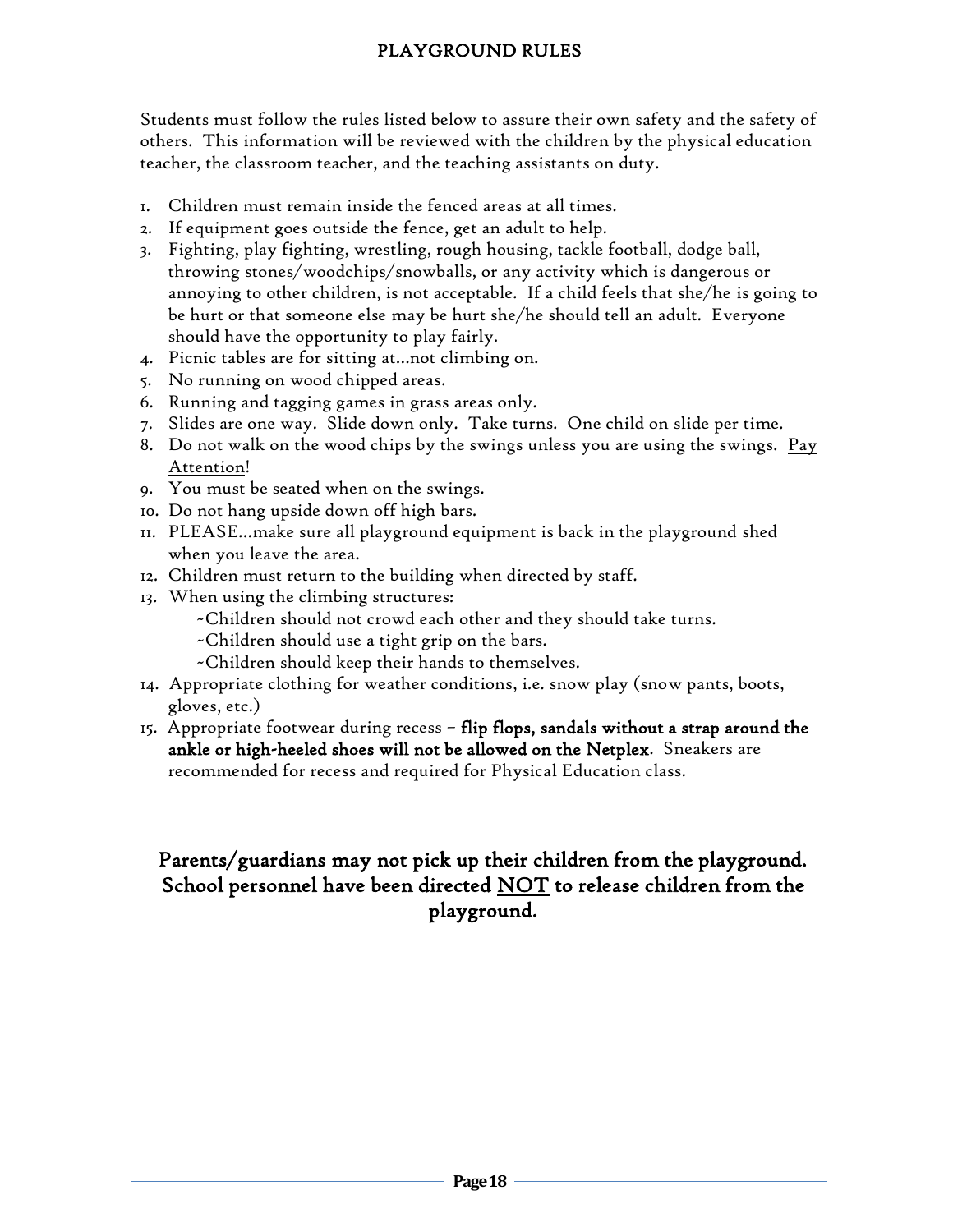#### EXTRACURRICULAR ACTIVITIES

#### After School Activities

After school activities are offered from the beginning of October thru the beginning of June in four sessions. Various classes are offered in each session. Classes begin at 3:30 p.m. and end at 4:20 p.m. Packets to sign up for each session will be sent home periodically. Please follow the instructions included in the packet.

Transportation will be provided by the Onteora Central School District late bus run if requested by the parent. All other students need to be picked up at 4:20 p.m. *Please note: This bus run differs from your child's regular bus run. Drop off points may not be the same as your regular bus stop.*

In the event of an early dismissal *all* after school activities are cancelled and students *will follow their regular dismissal plan*.

Activities may be cancelled due to unforeseen circumstances on any particular day. Students will be notified via announcements and asked to call home to notify parents/guardians during their lunch or recess.

Students participating in the after school program need to be in good academic standing. It is the student's responsibility to stay after for these programs. If your child will not be attending the program on a particular day, *please send written notification to the school.*

Disruptive or uncooperative students will be dismissed from the program.

#### Assembly Programs

Students always look forward to the wide variety of assembly programs that are presented throughout the year. Students enjoy several assemblies each year that are performed by fellow students in the band, orchestra, chorus and others that are planned by the PTA.

#### Student Government

Once students enter sixth grade, they have the ability to demonstrate their leadership abilities to serve their peers. They are elected at the end of fifth grade and assume the roles of President, Vice President, Secretary and Treasurer. These collective leadership roles provide other challenges that cannot be taught in the classroom and provide learning opportunities through a democratic and representative process.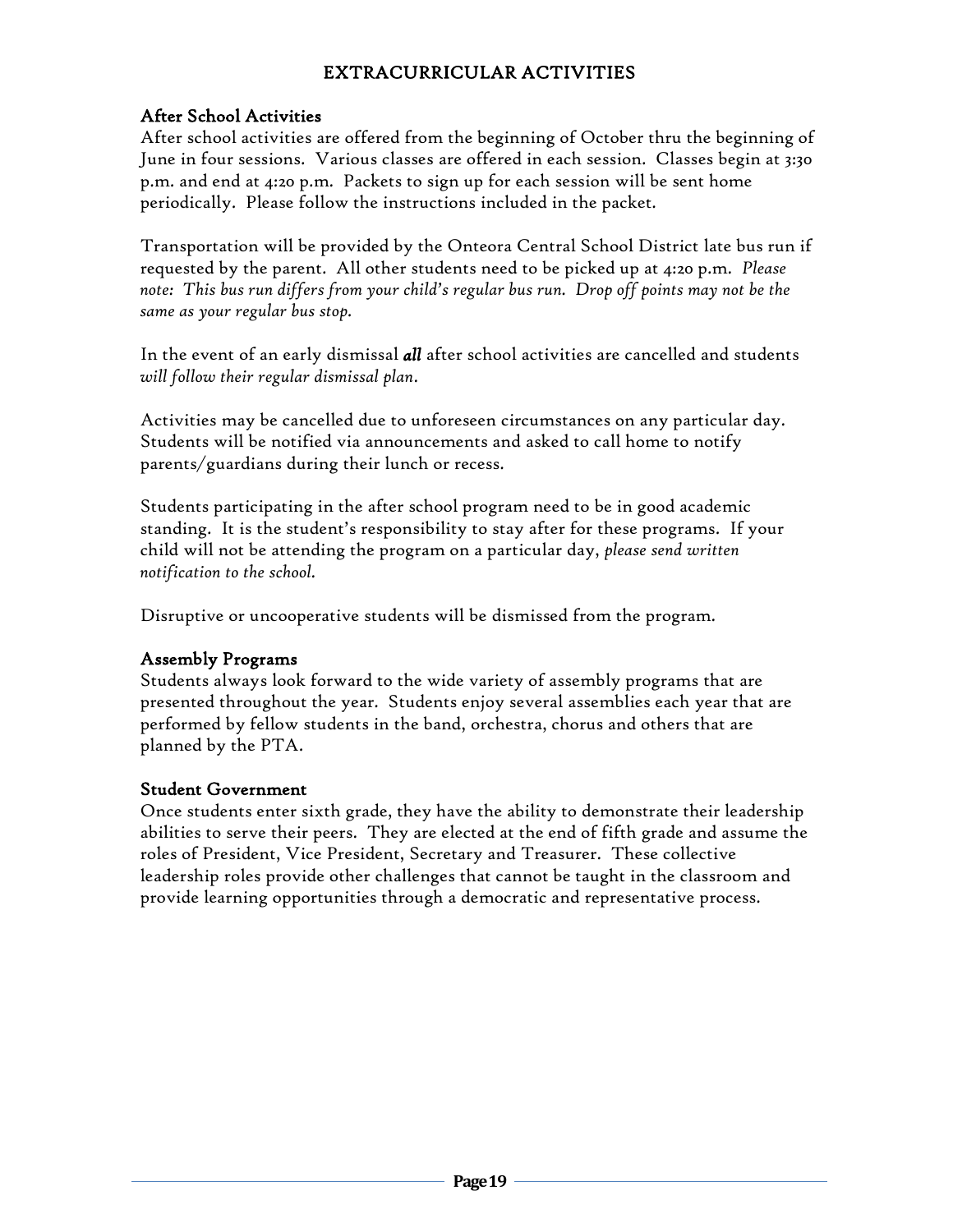#### SPECIALS

#### Art

The main goal of the elementary art curriculum is to use the materials and processes of the visual arts as a means of expression, communication, and exploration. Students will be introduced to art history and exposed to a variety of artists and art forms. Students will be provided with opportunities to learn about art within their own community, and to meet local artists. Art may be integrated with other areas of the curriculum. Students will see that art is connected to all aspects of our lives. Students will be acquainted with the role of art in our culture and from other cultures, past and present. In today's world there are new definitions of Art, and the possibilities for creating art are limitless.

# General Music

The Elementary Music Department offers students a unique and enriching musical experience. All children have musical potential, and Bennett students are encouraged to actively participate in music in a variety of ways. General music meets once a week for every child. In general music, students actively participate by singing, performing on instruments, improvising, composing, listening, analyzing, researching, evaluating, and reading music. Many methodologies and approaches to teaching music are incorporated including Koda'ly, Orff, Dalcroze, and CMP.

#### Physical Education

Physical education is an integral part of the total education growth and development process of the students. The Physical Education Program offers a graduated and graded program in which all activities are selected to provide progression in the acquisition of skills plus the opportunity for increased knowledge, strategies, and fitness.

In Physical Education class, through vigorous physical activity, students learn the qualities and attributes essential to individual progression and continued development and are required to be dressed appropriately for class on the scheduled days (i.e. sneakers).

# Library Media Center

The Library Media Center maintains a holistic and child-oriented focus. The program's goal is to promote the direct and practical application of library skills into a child's own life experience.

Normal weekly class visits are supplemented throughout the school day with guidance, book exchanges and information searches. An open-door policy is maintained and every effort is made to provide a nurturing environment for creative thought and intellectual exploration.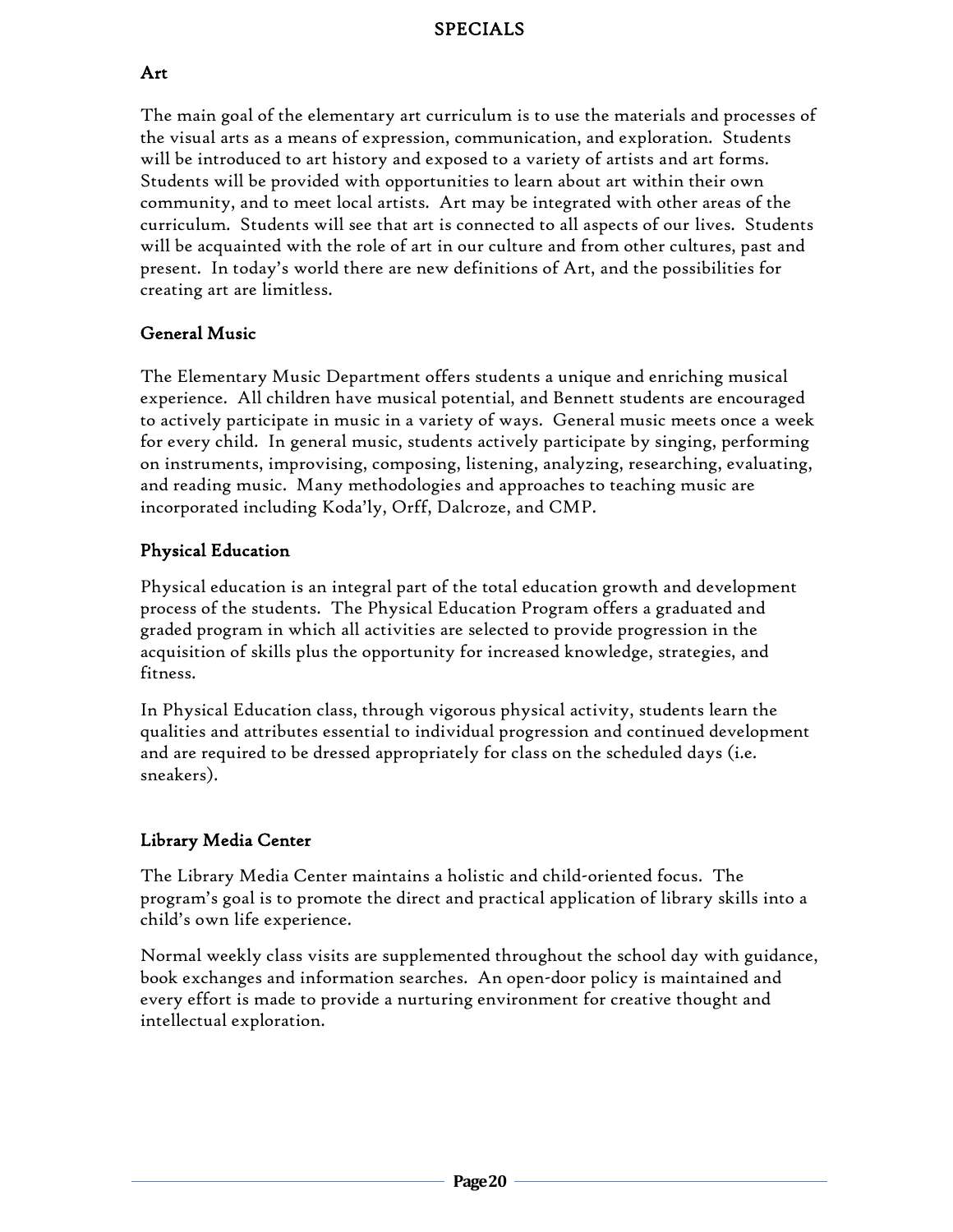#### Instrumental Music

Students are encouraged to be responsible by forming routine practice habits. In 4th grade, students may move on to a string, woodwind or brass instrument. From this point forward, any students participating on an instrument will receive instrumental lessons and will be part of a beginning ensemble. In 5<sup>th</sup> grade students may then join ( the **Band** or Orchestra where they are exposed to more challenging repertoire. Both the Band and the Orchestra perform winter and spring concerts along with a number of performances outside of the school.

# Chorus Grades (4-6)

This ensemble performs a wide repertoire of music. Music of many different cultures, styles and genres is a predominant theme in this ensemble. There is also a focus on two and three part-singing. This group performs at the winter and spring concerts along with occasional performances outside of school.

#### Strings

String lessons in Onteora District Elementary Schools start in the 4th grade. Most students begin on violins, but many students may learn guitar, viola, cello or other stringed instruments. Children leave their classroom once a week for half an hour to participate in these lessons.

Depending on levels of achievement, students may be selected for:

Junior String Orchestra: meets for half an hour once a week and includes all the string students who are working in the first section of the strings lesson book.

Senior String Orchestra: meets for 40 minutes at least once a week and performs at the winter and spring concerts, as well as, the District Strings Festival in late May.

# SAFETY DRILLS

According to state law, safety drills are held throughout the school year to ensure that children, teacher and staff are familiar with the best possible emergency safety procedures. The state requires twelve drills to be held each year.

The safety drills include fire drills and lockdown drills.

- Fire Drills Students and Staff will evacuate the building via the closest exit. 8 drills per school year.
- Lockdown implemented when there is an incident in the school building. The doors throughout the building are locked and students must stay in their classrooms, away from the doors and windows.

Bus drills are held at the beginning of the year to prepare children in case of an emergency while on the school bus.

Safety rules and drills are an integral part of our school safety plan.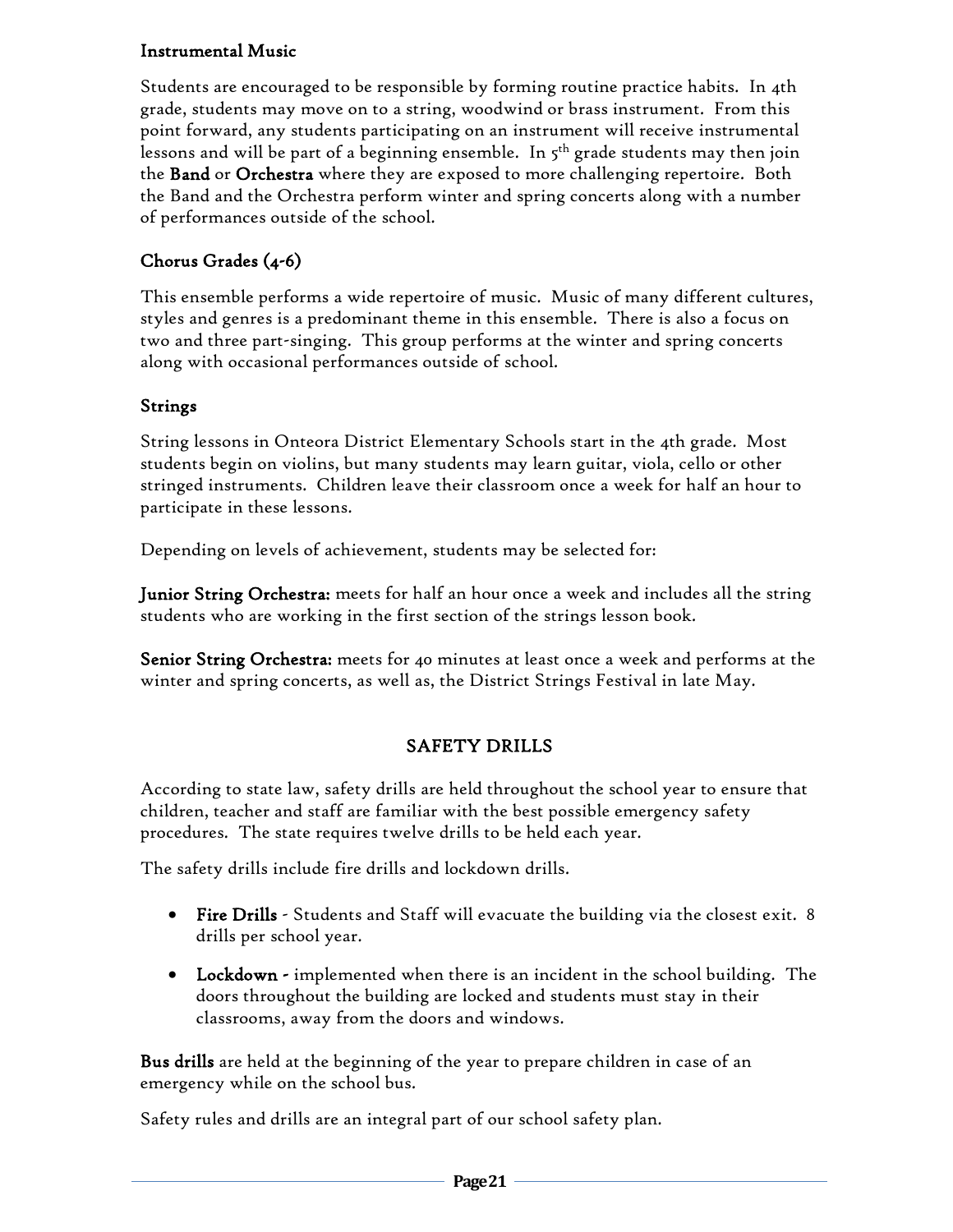#### TRANSPORTATION BUS SAFETY RULES

#### Please review this information with your child.

- 1. Arriving and waiting at bus stop:
	- a. Be ready when bus arrives be orderly.
	- b. Wait six feet from the bus until the bus door opens.
	- c. Enter with care use the handrail.
- 2. If crossing the street in front of the bus, use the following procedure:
	- a. Stand ten feet from the front bumper and make eye contact with the driver.
	- b. Await a signal from the driver to cross.
	- c. Look both ways before crossing.
	- d. Continue looking while crossing.
	- e. If the bus beeps the horn, return back to the side of the street
- 3. Obey all requests of the bus driver.
- 4. No pets, animals, glass or sharp objects are allowed on the bus.
- 5. Riders should remain seated while bus is in motion.
- 6. No eating, smoking, or drinking is allowed on school buses.
- 7. Keep head, hands and arms inside.
- 8. Keep bus clean and aisles clear.
- 9. Be courteous and speak quietly.
- 10. No throwing objects in the bus or out of windows or doors.
- 11. Shoving, pushing, profane and obscene language is prohibited on the bus.
- 12. Wear masks while on bus.

Violation of the bus safety rules or misbehavior will result in a referral to the Principal. Consequences usually are progressive in nature. Efforts are made to avoid suspension, but safety cannot be compromised. Your cooperation and support in helping your child review the proper conduct are greatly appreciated.

# **Health Services**

The District's School Health Services program supports your student's academic success by promoting health in the school setting. One way that we provide care for your student is by performing the health screenings as mandated by the State of New York.

Each building has a Health Office with a School Nurse.

#### Immunizations:

All entering students (kindergarten and new to the district) are required by New York State

Education Law to be immunized against diphtheria, poliomyelitis, measles, mumps, rubella (German measles), varicella, Hepatitis B, and age appropriate Tdap and meningococcal vaccines. Proof of immunizations by a Primary Care Provider (PCP) or previous school record is required as acceptable documentation of the immunization status.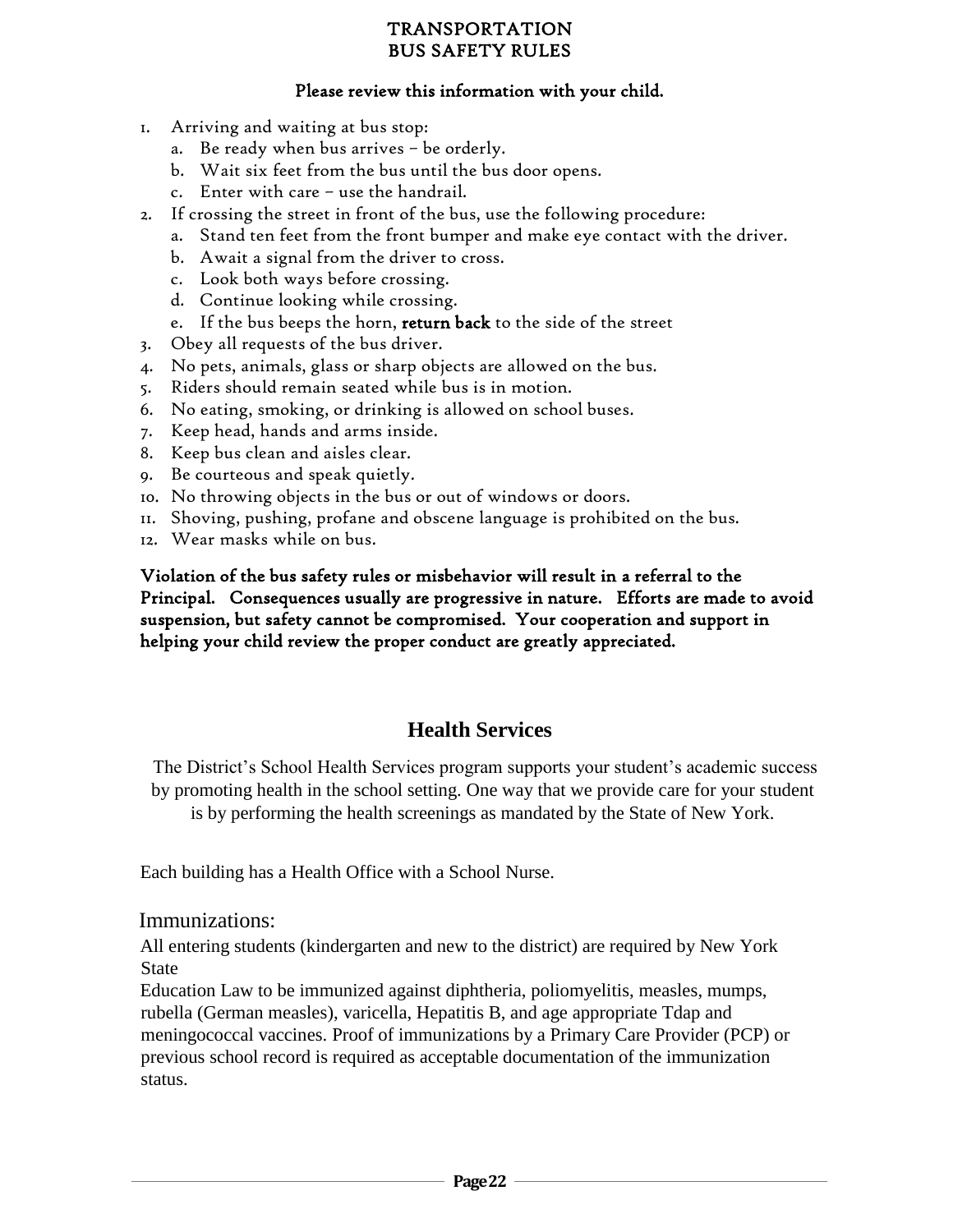During the school year, the following screenings are required:

• Vision – distance and near acuity for all newly entering students and students in kindergarten, grades 1, 3, 5, 7, & 11.

• Hearing – hearing screening for all new entrants and students in kindergarten, grades 1, 3, 5, 7, & 11.

• Scoliosis - scoliosis (spinal curvature) screening for all girls grades 5 and 7, and all boys grade 9.

• Health Appraisals - a physical exam, including Body Mass Index (BMI) and Weight Status Category is required for all new entrants and students in kindergarten, grades 1, 3, 5, 7, 9, & 11. If we do not receive a physical by your primary care physician by September 30, a school physical exam will be scheduled.

• Body Mass Index Reporting (BMI) – as part of a required school health exam, a student is to have his height and weight measured. The results are then used to compute the students BMI. The BMI helps the doctor or nurse know if the student's weight is in a health range, too low, or too high. Periodically schools are requested to report to New York State Department of Health (NYSDOH) information about our students' weight status groups. **Only summary information is sent, no student names or identifying information.** However, you may choose to have your child's information excluded from this survey report. **IF you do not wish to have your child's weight status group information included as part of the Health Departments survey, please SEND WRITTEN notice to the school nurse.** 

The information sent to the NYSDOH will help health officials develop programs that make it easier for children to be healthier.

• Dental Certificates – a dental certificate is requested for all new entrants and students in kindergarten, grades 1, 3, 5, 7, 9 & 11.

A letter will be sent home if there are any findings on the screenings done at school that would cause concern or need medical follow-up. Please call the school's health office if you have any questions or concerns.

# **First Aid:**

In cases of accidents or illness, the school district is responsible for immediate first aid care. Parents will be notified. The subsequent treatment and transportation of the ill or injured student becomes parental responsibility. All injuries incurred in school must be reported to the teacher, supervisor, or bus driver in charge, and the student must report to the health office. The health office must receive a report of injury since the appropriate recording and insurance follow- up is very important and must be completed promptly. *If students become ill or injured during school hours they must report to the health office.*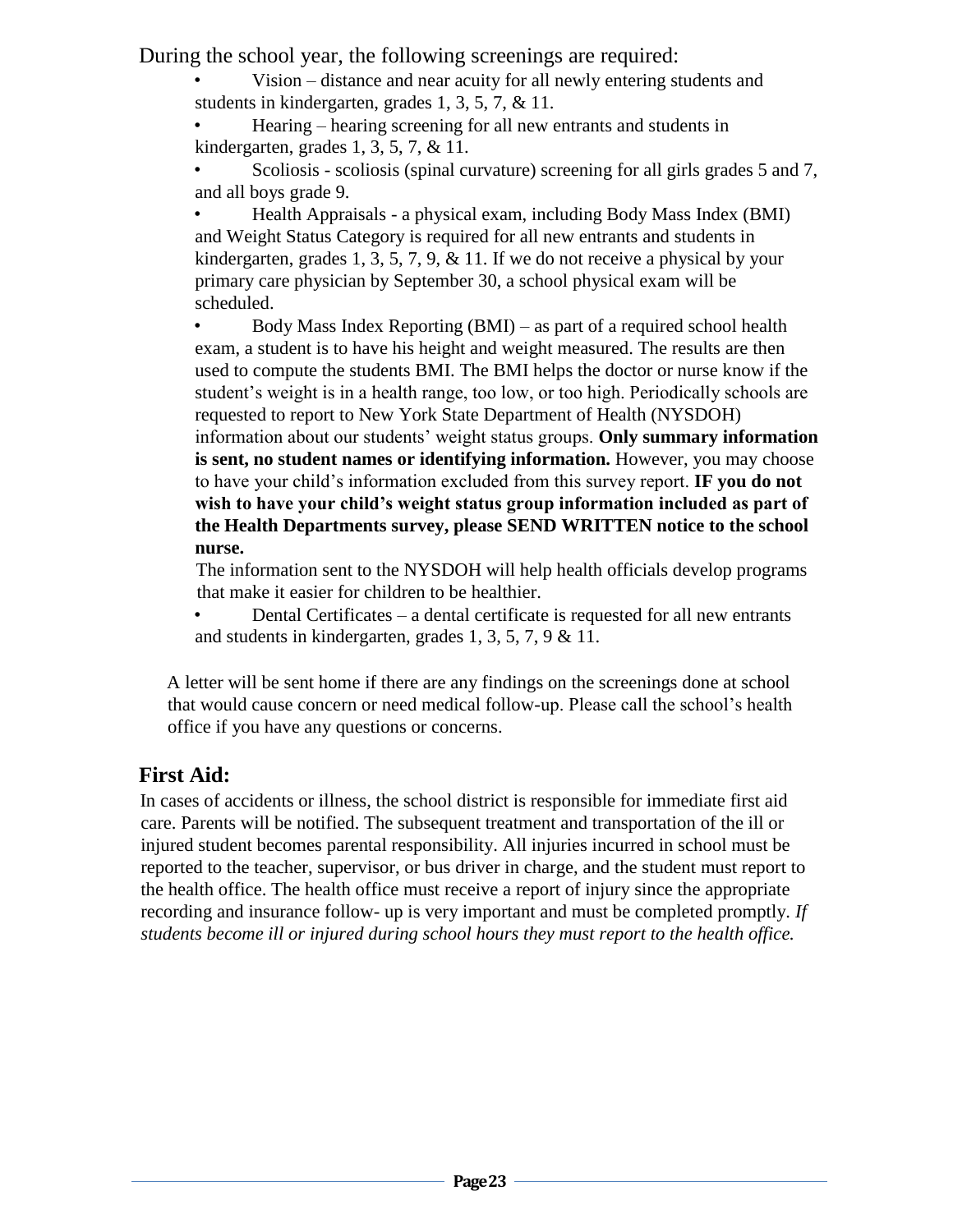# Basic Health Rules:

- 1. Keep your child home if he/she has any of the following symptoms of illness including:
	- a. Fever (temperature of 100 degrees or more)
	- b. Fever during the previous 24 hours
	- c. Heavy nasal discharge
	- d. Persistent cough
	- e. Overtired and generally not feeling well
	- f. Vomiting and/or diarrhea within 24 hours of the start of the school day
	- g. Rash of unknown origin
	- h. Known exposure to a COVID-19 positive individual
- 2. If a child's health is in doubt upon entering school or during the school day, the parents/guardians will be notified to pick up child.
- 3. Parents/guardians should notify the Health Office whenever a child is absent. This is especially true if the child has been exposed to or diagnosed with a contagious disease (chicken pox, mono, strep throat, etc), even if they have been home for several days.
- 4. A child with a fever cannot return to school until fever free for 24 hours without any antipyretic medication (ie, tylenol, ibuprofen, etc).
- 5. Send in a written note whenever the child returns to school from an absence.
- 6. Contact School Nurse if any questions or concerns.

# Medication Administration:

If it becomes necessary for a student to take any form of medication at school, the following steps must be followed:

- 1. A written order from the medical provider must be obtained which includes the student's name, medication, dosage, and time to be given at school.
- 2. Permission must be given in writing by the parent/guardian, in order for the medication to be given at school.
- 3. The medication must be delivered to the school in its original container, properly identified with the student's name, date prescribed, name of medication, dosage, and instructions for administering (if prescription medication, original pharmacy containerrecommend ask pharmacy at time of filling prescription for a second labeled bottle, so one can be kept at home and one sent to school).
- 4. The medication must be kept in the health office in a locked cabinet (see below for exceptions\*).
- 5. At no time should a student have prescription or non-prescription medication/drugs on them\*.

School personnel may not dispense any mediations including over the counter medications unless the above conditions have been met.

\*Some conditions may necessitate that a child carry and self-administer their medication.

Examples would be an inhaler for severe asthma or an Epi-pen for serious bee sting allergies. The school should have knowledge of these mediations prior to a student bringing them to school. They require all of the above written permissions and an attestation form completed by parent and medical provider to self-carry, self -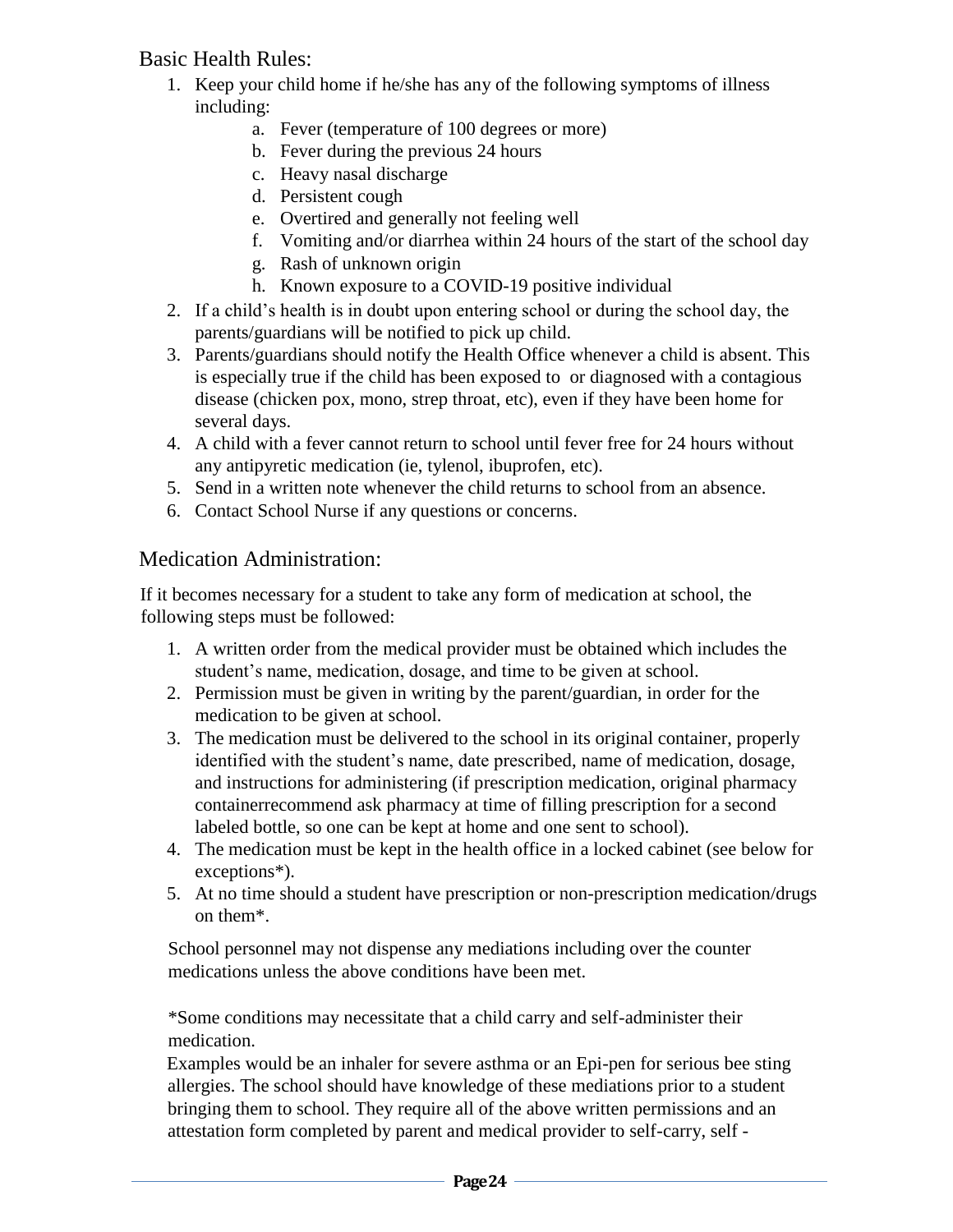administer. Ritalin, anti-seizure drugs and antibiotics are examples of non-emergency medications, and must be administered through the health office. If you believe your child has a potential emergency health need, please consult with the school nurse to develop an emergency care plan. Students may not possess, consume, or distribute any type of medication without the approval of the school's administration and/or the health office.

These policies and procedures are necessary to insure the health and safety of the entire student body. We appreciate your cooperation and compliance.

#### Hand Sanitizers:

Alcohol based hand sanitizers can be used in school. If you do not want your child to use an alcohol-based hand sanitizer, you MUST notify the nurse in writing.

# Physical Education and Sports:

Medical excuses pertaining to Physical Education must be obtained from the student's health provider. The document should be brought to the Health Office prior to the start of class. The Health Office will supply the Physical Education teacher with documentation of doctor's note. A student may not participate in any Physical Education classes until cleared, in writing, by their medical doctor. If a student is expected to be out of physical education class for any extended time, there is a form that will be sent to the doctor to determine if any adaptive measures can allow student to participate.

In order to be cleared for activities after a concussion, a physician must clear the student to return to activity. Upon private physician clearance, the school medical director, will clear the student to begin the return to play protocol. Once the student has completed the return to play, he/she will be able to participate in all activities.

Before a student is allowed to participate in any interscholastic athletic activity, the student must have a current physical exam on file, be registered on Family ID for sport including recent health history (each season), and be approved by the school's medical director.

# General:

Please notify your School Nurse of any changes in your child's health history throughout the school year. It is important to keep your School Nurse informed of any changes in your child's health. This would include any newly diagnosed allergies, asthma, food sensitivities/preferences, new medications, as well as any new illnesses or injuries.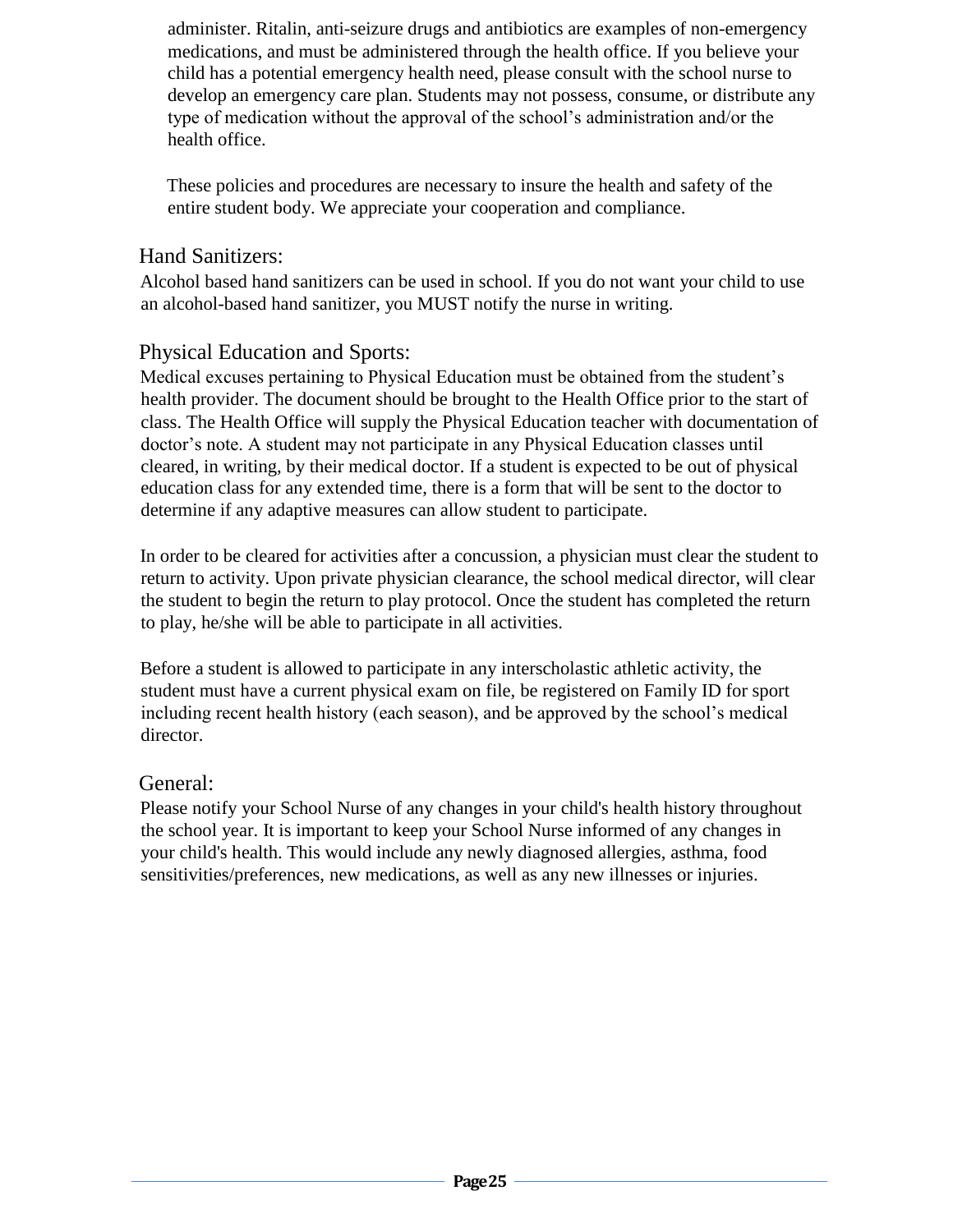#### HOMEWORK

*The educators at Bennett Elementary value meaningful homework because it provides an opportunity for students to practice and reinforce skills and concepts that are taught in class. Reading and writing reflection each night promotes learning in all subject areas. Math homework helps students develop necessary foundational skills. Homework helps to foster strong work habits and student independence.*

What is homework? It is a planned part of curriculum, extending and reinforcing the learning experience of the school. In addition, homework is:

- 1. Additional practice to strengthen new skills introduced in the classroom;
- 2. Work on projects of short-term or long-term nature;
- 3. Participation in research activities in locating facts and data;
- 4. Extended reading/writing assignments.

Whenever homework exists in our school system, it should supplement, compliment (through differentiation), and reinforce classroom teaching and learning.

Parental Role: It is crucial that parents support and have an active role in their child's academic life. Student growth will be ensured when parents and teacher work together in a combined effort to support and encourage student learning; this includes homework.

Independent Reading (Readers Workshop): Readers Workshop requires that students read independently in their "just right" book that correlates with the current Unit of Study and is included in the minutes below.

Time Guidelines for Homework (includes independent reading) – These guidelines specify approximate range spent on homework assignments:

- $\bullet$  4<sup>th</sup> grade: 35-45 minutes
- $\bullet\quad$  5<sup>th</sup> grade: 45-55 minutes
- $\bullet$  6<sup>th</sup> grade: 55-65 minutes

Homework will not be assigned over school breaks. Every effort will be made to keep homework to a minimum on weekends. Homework may be assigned five nights per week. Assignments given weekly may need to be completed by students on weekends if that is how a student chooses to manage his or her time.

#### Homework should be a topic of communication between parents and teachers. These procedures recognize and allow for exceptions and extenuating circumstances.

#### PTA

The Bennett PTA is a vital and active part of the Bennett School Community. Parents are encouraged to participate. Meetings are held monthly. Check the district calendar for dates and times. If you are unable to attend the meetings but would like to volunteer, please contact one of the PTA officers. We seek your involvement and participation as we work together to create an exceptional school for our children.